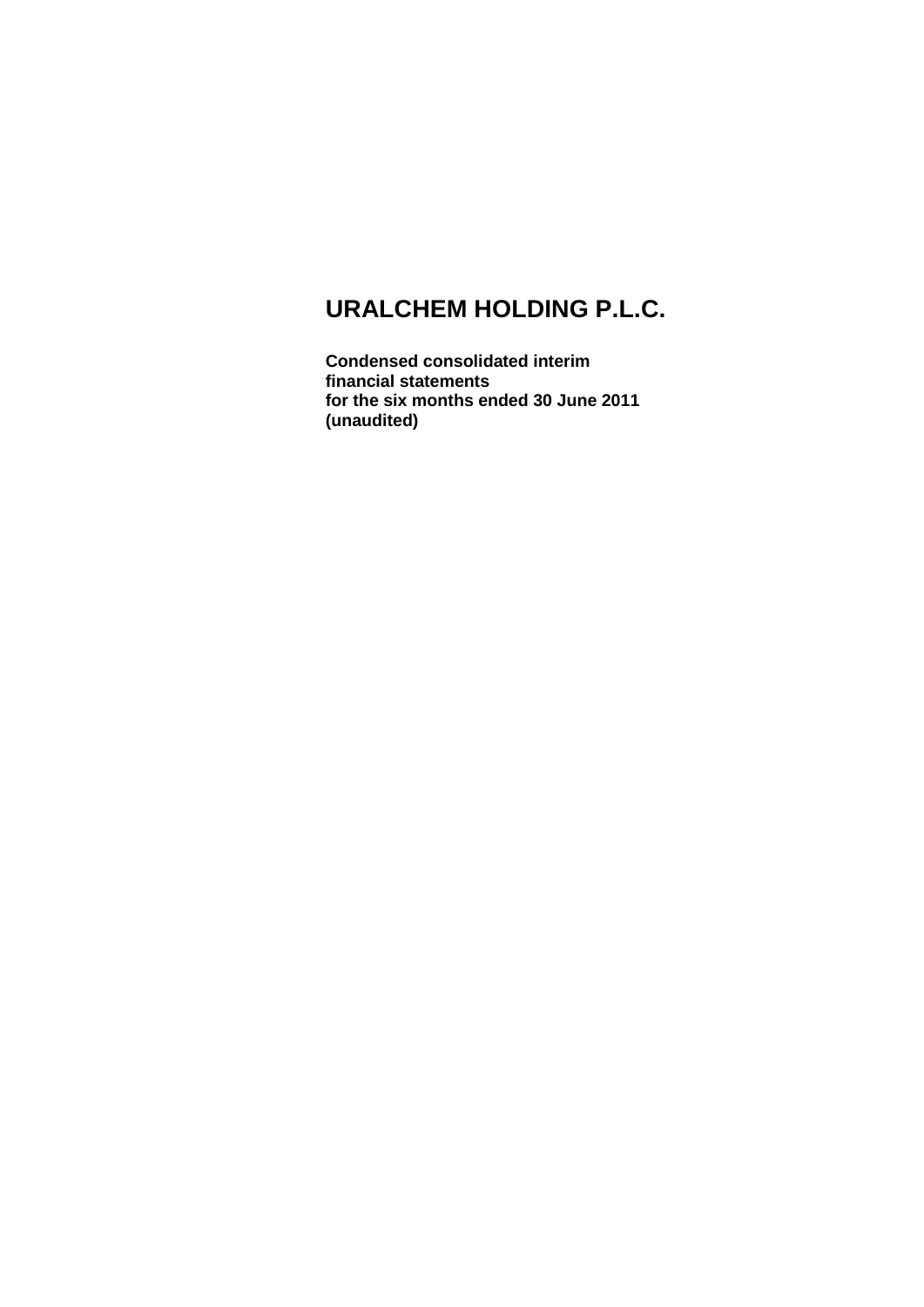#### **TABLE OF CONTENTS**

## Statement of management's responsibilities for the preparation and approval of the unaudited condensed consolidated interim financial statements for the six months ended 30 June 2011....................................................... 1 Independent auditors' report on review of condensed consolidated interim financial statements ................................ 2 Condensed consolidated interim financial statements for the six months ended 30 June 2011 (unaudited): Condensed consolidated interim income statement (unaudited)................................................................................... 3 Condensed consolidated interim statement of comprehensive income (unaudited)...................................................... 4 Condensed consolidated interim statement of financial position (unaudited)............................................................... 5 Condensed consolidated interim statement of cash flows (unaudited).......................................................................6-7 Condensed consolidated interim statement of changes in equity (unaudited)............................................................... 8 Notes to the condensed consolidated interim financial statements (unaudited)....................................................... 9-22

#### **Page**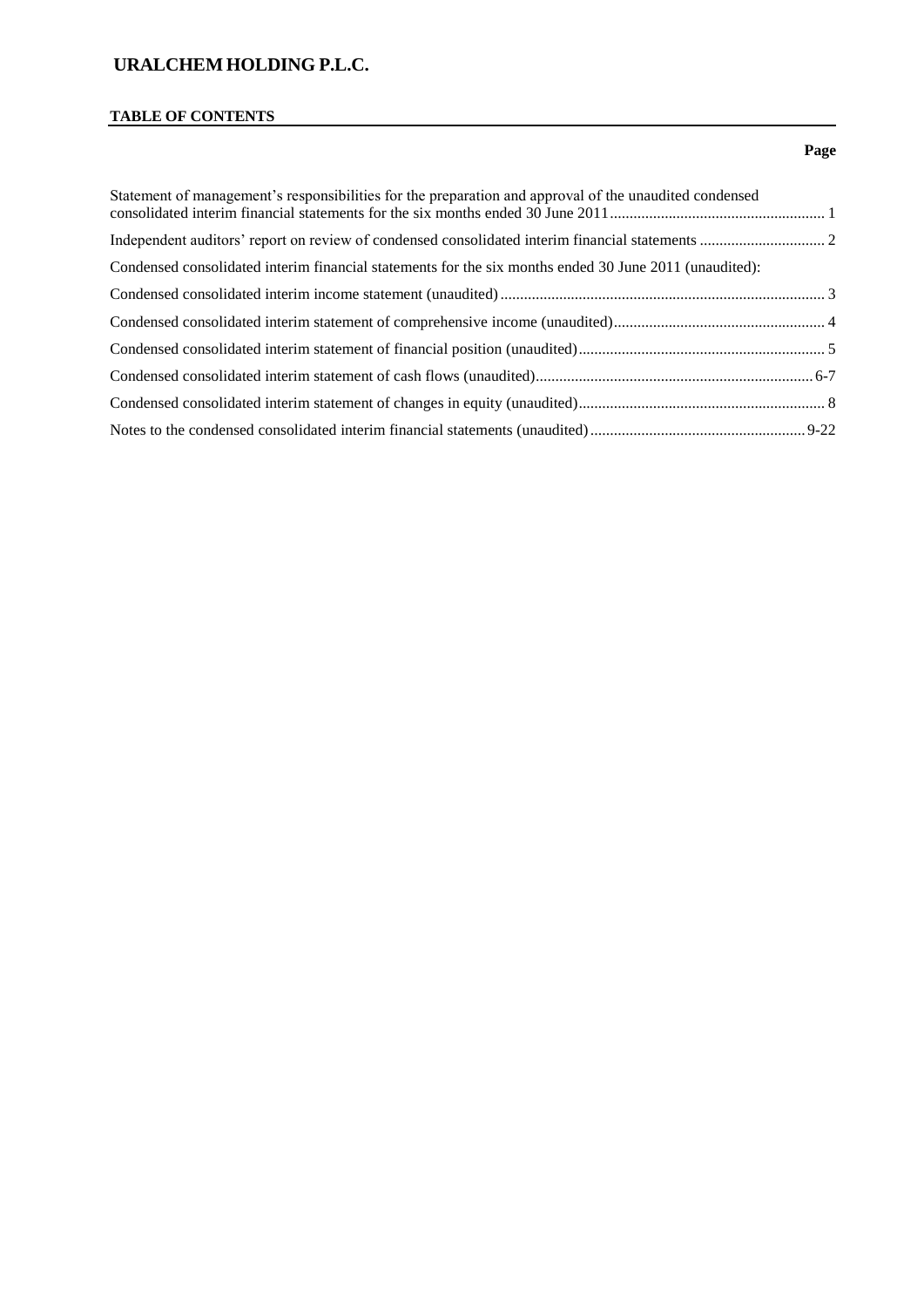#### **STATEMENT OF MANAGEMENT'S RESPONSIBILITIES FOR THE PREPARATION AND APPROVAL OF THE CONDENSED CONSOLIDATED INTERIM FINANCIAL STATEMENTS FOR THE SIX MONTHS ENDED 30 JUNE 2011**

The following statement, which should be read in conjunction with the independent auditors' report on review of condensed consolidated interim financial statements set out on page 2, is made with a view to distinguishing the respective responsibilities of management and those of the independent auditors in relation to the condensed consolidated interim financial statements of UralChem Holding P.L.C. and its subsidiaries ("the Group").

Management is responsible for the preparation of condensed consolidated interim financial statements that present fairly the financial position of the Group as at 30 June 2011, the results of its operations for the six months ended 30 June 2011, cash flows and changes in equity for the six months then ended, in accordance with International Accounting Standard 34 Interim Financial Reporting.

In preparing the condensed consolidated interim financial statements, management is responsible for:

- selecting suitable accounting principles and applying them consistently;
- making judgements and estimates that are reasonable and prudent;
- stating whether International Financial Reporting Standards have been followed, subject to any material departures disclosed and explained in the condensed consolidated interim financial statements; and
- preparing the condensed consolidated interim financial statements on a going concern basis, unless it is inappropriate to presume that the Group will continue in business for the foreseeable future.

Management, within its competencies, is also responsible for:

designing, implementing and maintaining an effective system of internal controls, throughout the Group;

\_\_\_\_\_\_\_\_\_\_\_\_\_\_\_\_\_\_\_\_\_\_\_\_\_ \_\_\_\_\_\_\_\_\_\_\_\_\_\_\_\_\_\_\_\_\_\_\_\_\_

- maintaining statutory accounting records in compliance with local legislation and accounting standards in the respective jurisdictions in which the Group operates;
- taking steps to safeguard the assets of the Group; and
- detecting and preventing fraud and other irregularities.

The condensed consolidated interim financial statements for the six months ended 30 June 2011 were approved and signed on 1 August 2011 by:

Director Director

Victor Zorkin Charalambos Meivatzis

Limassol, Cyprus 1 August 2011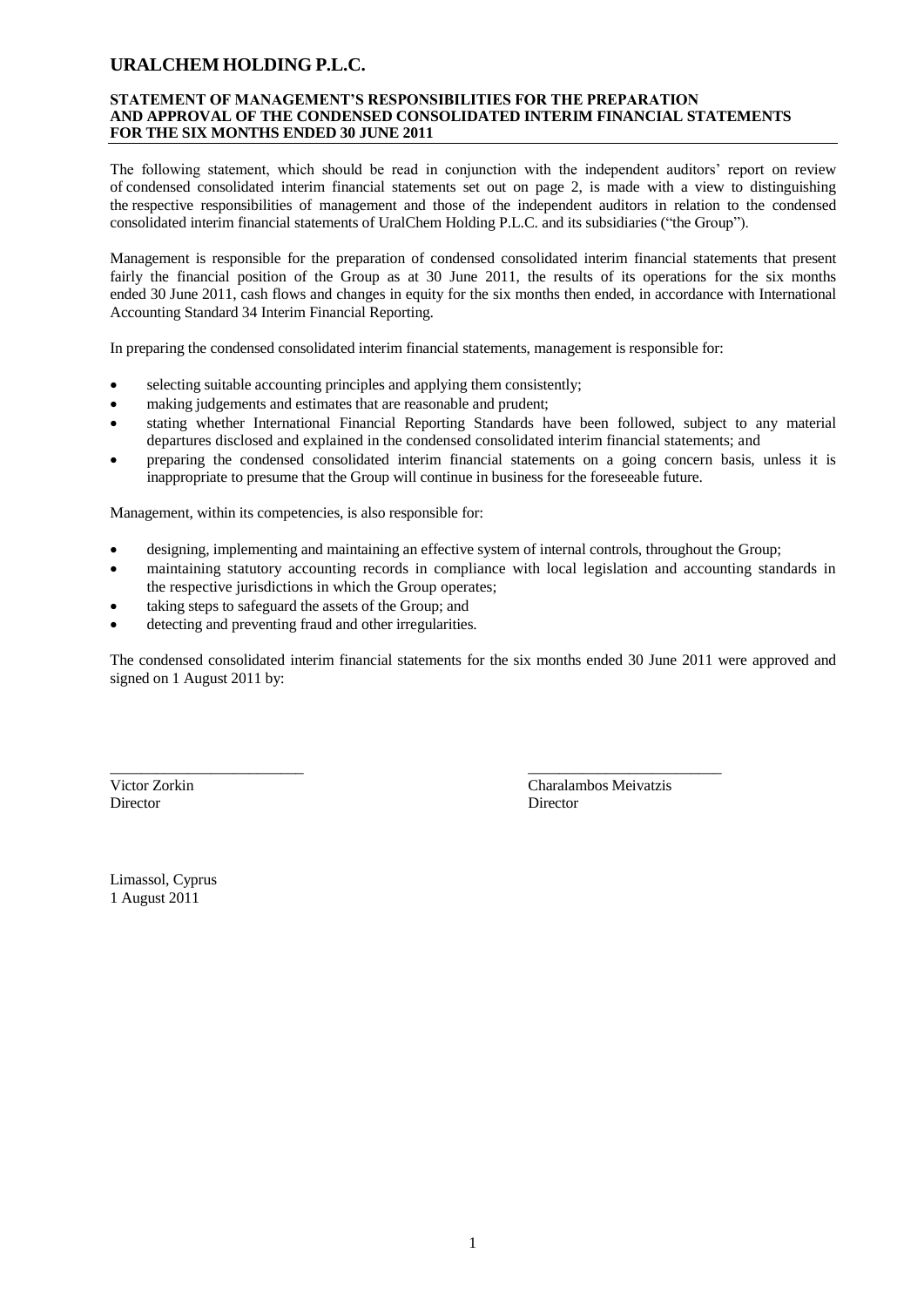# Deloitte.

ZAO "Deloitte & Touche CIS" 5 Lesnaya Street Moscow, 125047 Russia

Tel: +7 (495) 787 06 00 Fax: +7 (495) 787 06 01 www.deloitte.ru

#### **INDEPENDENT AUDITORS' REPORT ON REVIEW OF CONDENSED CONSOLIDATED INTERIM FINANCIAL STATEMENTS**

#### **To the shareholders and Board of Directors of UralChem Holding P.L.C.:**

We have reviewed the accompanying condensed consolidated interim statement of financial position of UralChem Holding P.L.C. and its subsidiaries (collectively – "the Group") as at 30 June 2011 and the related condensed consolidated interim statements of income, comprehensive income, cash flows and changes in equity for the six months then ended, and a summary of significant accounting policies and other explanatory notes. Management is responsible for the preparation and fair presentation of these condensed consolidated interim financial statements in accordance with International Accounting Standard 34 Interim Financial Reporting ("IAS 34"). Our responsibility is to express a conclusion on these condensed consolidated interim financial statements based on our review.

#### **Scope of Review**

We conducted our review in accordance with International Standard on Review Engagements 2410 Review of Interim Financial Information Performed by the Independent Auditor of the Entity. A review of condensed consolidated interim financial statements consists of making inquiries, primarily of persons responsible for financial and accounting matters, and applying analytical and other review procedures. A review is substantially less in scope than an audit conducted in accordance with International Standards on Auditing and consequently does not enable us to obtain assurance that we would become aware of all significant matters that might be identified in an audit. Accordingly, we do not express an audit opinion.

#### **Basis for Qualified Conclusion**

The Group was unable to account for its investment in Open Joint Stock Company Perm Mineral Fertilisers using the equity method of accounting in accordance with IAS 28 Investments in Associates. As a result we were unable to satisfy ourselves as to the carrying value of investment in this associate as at 30 June 2011 stated at USD 24,952 thousand and the Group's share of profits of this associate for the six months ended 30 June 2011.

#### **Qualified Conclusion**

Based on our review, with the exception of the matter described in the preceding paragraph, nothing has come to our attention that causes us to believe that the accompanying condensed consolidated interim financial statements are not prepared, in all material respects, in accordance with IAS 34.

Moscow, Russia 1 August 2011

Deloitte refers to one or more of Deloitte Touche Tohmatsu Limited, a UK private company limited by guarantee, and its network of member firms, each of which is a legally separate and independent entity. Please see www.deloitte.com/about for a detailed description of the legal structure of Deloitte Touche Tohmatsu Limited and its member firms. Please see www.deloitte.com/ru/about for a detailed description of the legal structure of Deloitte CIS.

© 2011 ZAO "Deloitte & Touche CIS". All rights reserved.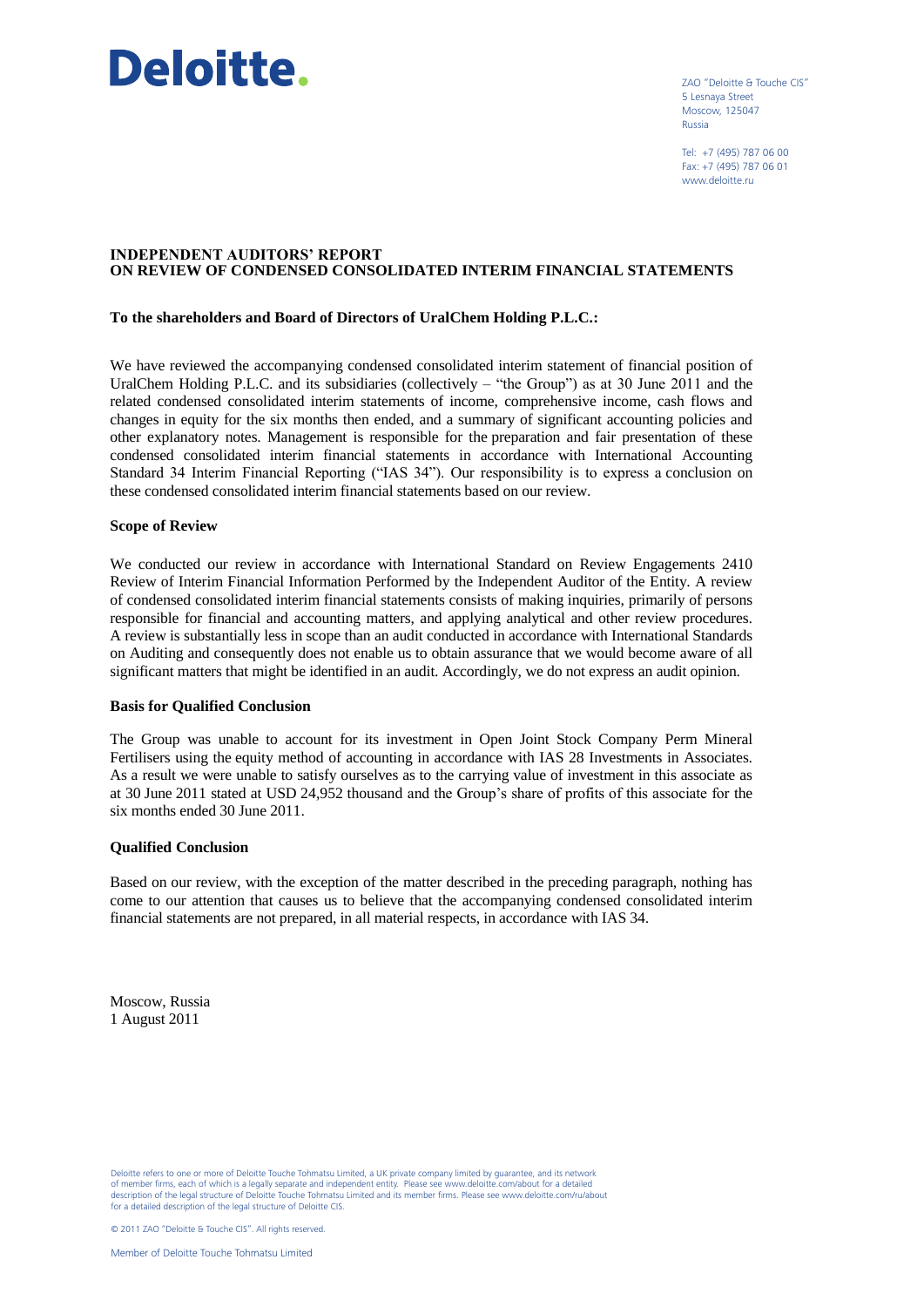## **CONDENSED CONSOLIDATED INTERIM INCOME STATEMENT FOR THE SIX MONTHS ENDED 30 JUNE 2011 (UNAUDITED)**

All amounts are in thousands of US Dollars unless otherwise stated

|                                                                                                                                        | <b>Notes</b> | Six months ended 30 June                       |                                             | Three months ended 30 June                |                                             |  |
|----------------------------------------------------------------------------------------------------------------------------------------|--------------|------------------------------------------------|---------------------------------------------|-------------------------------------------|---------------------------------------------|--|
|                                                                                                                                        |              | 2011                                           | 2010                                        | 2011                                      | 2010                                        |  |
| <b>Revenue</b>                                                                                                                         |              |                                                |                                             |                                           |                                             |  |
| Sales of goods<br>Other sales                                                                                                          | 6            | 993,316<br>42,160                              | 630,773<br>32,680                           | 448,562<br>20,465                         | 322,585<br>16,185                           |  |
| <b>Total revenue</b>                                                                                                                   |              | 1,035,476                                      | 663,453                                     | 469,027                                   | 338,770                                     |  |
| Cost of sales                                                                                                                          | 7            | (458, 752)                                     | (360, 861)                                  | (208, 907)                                | (186, 887)                                  |  |
| <b>Gross profit</b>                                                                                                                    |              | 576,724                                        | 302,592                                     | 260,120                                   | 151,883                                     |  |
| Selling and distribution expenses<br>General and administrative expenses<br>Other operating income<br>Other operating expenses         | 8<br>9       | (228, 821)<br>(58, 405)<br>11,293<br>(12, 775) | (158, 118)<br>(57, 974)<br>3,149<br>(7,105) | (109, 922)<br>(28, 598)<br>7,100<br>(665) | (76, 916)<br>(30, 378)<br>2,485<br>(3, 387) |  |
| <b>Operating profit</b>                                                                                                                |              | 288,016                                        | 82,544                                      | 128,035                                   | 43,687                                      |  |
| Interest income<br>Interest expense<br>Share of gain/(loss) of associates<br>Foreign exchange gain/(loss) from<br>financing activities |              | 1,162<br>(63, 606)<br>332<br>84,237            | 706<br>(78,680)<br>(1,165)<br>(29, 823)     | 173<br>(30, 343)<br>369<br>11,760         | 214<br>(38, 105)<br>(371)<br>(59, 332)      |  |
| Profit/(loss) before tax                                                                                                               |              | 310,141                                        | (26, 418)                                   | 109,994                                   | (53,907)                                    |  |
| Income tax                                                                                                                             |              | (66,160)                                       | 12,937                                      | (27,070)                                  | 21,795                                      |  |
| Profit/(loss) for the period                                                                                                           |              | 243,981                                        | (13, 481)                                   | 82,924                                    | (32, 112)                                   |  |
| Attributable to:                                                                                                                       |              |                                                |                                             |                                           |                                             |  |
| Shareholders of the parent<br>Non-controlling interests                                                                                |              | 239,924<br>4,057                               | (9,502)<br>(3,979)                          | 80,160<br>2,764                           | (30,755)<br>(1, 357)                        |  |
|                                                                                                                                        |              | 243,981                                        | (13, 481)                                   | 82,924                                    | (32, 112)                                   |  |
| Earnings/(loss) per share                                                                                                              |              |                                                |                                             |                                           |                                             |  |
| Weighted average number of<br>ordinary shares in issue during<br>the period<br>Basic and diluted earnings/(loss)                       |              | 175,000,000                                    | 175,000,000                                 | 175,000,000                               | 175,000,000                                 |  |
| per share (US dollars per share)                                                                                                       |              | 1.37                                           | (0.05)                                      | 0.46                                      | (0.18)                                      |  |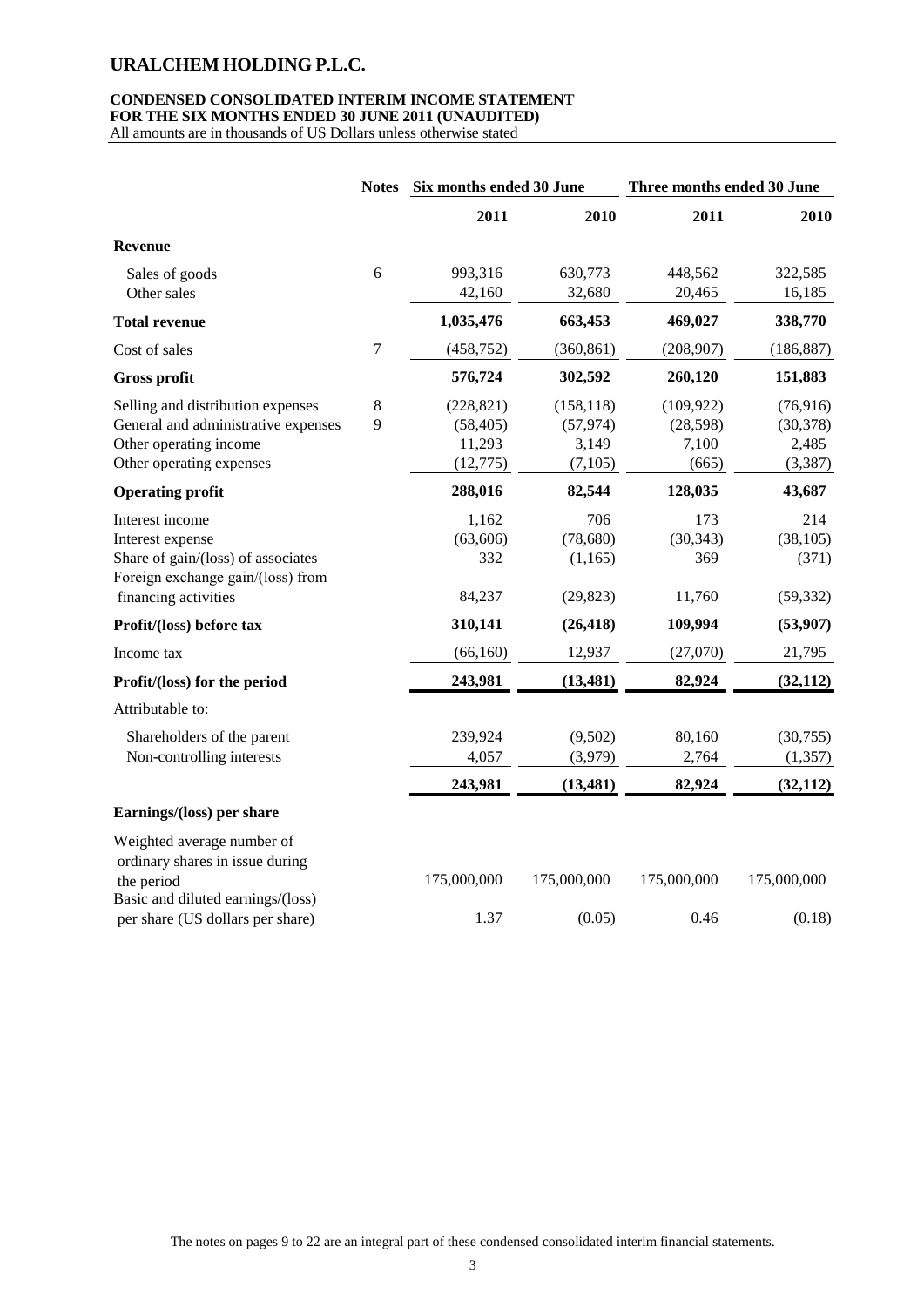## **CONDENSED CONSOLIDATED INTERIM STATEMENT OF COMPREHENSIVE INCOME FOR THE SIX MONTHS ENDED 30 JUNE 2011 (UNAUDITED)**

All amounts are in thousands of US Dollars unless otherwise stated

|                                                                             | Six months ended 30 June |           | Three months ended 30 June |           |  |
|-----------------------------------------------------------------------------|--------------------------|-----------|----------------------------|-----------|--|
|                                                                             | 2011                     | 2010      | 2011                       | 2010      |  |
| <b>Profit/(loss) for the period</b>                                         | 243,981                  | (13, 481) | 82,924                     | (32, 112) |  |
| Other comprehensive income/(loss):<br>Effect of translation to presentation |                          |           |                            |           |  |
| currency                                                                    | 5,921                    | (3,486)   | (159)                      | (5,222)   |  |
| Other comprehensive income/(loss)                                           | 5,921                    | (3, 486)  | (159)                      | (5,222)   |  |
| Total comprehensive income/(loss)<br>for the period                         | 249,902                  | (16,967)  | 82,765                     | (37, 334) |  |
| Total comprehensive income/(loss)<br>for the period attributable to:        |                          |           |                            |           |  |
| Shareholders of the parent                                                  | 242,855                  | (10, 893) | 79,500                     | (31,781)  |  |
| Non-controlling interests                                                   | 7,047                    | (6,074)   | 3,265                      | (5,553)   |  |
|                                                                             | 249,902                  | (16,967)  | 82,765                     | (37, 334) |  |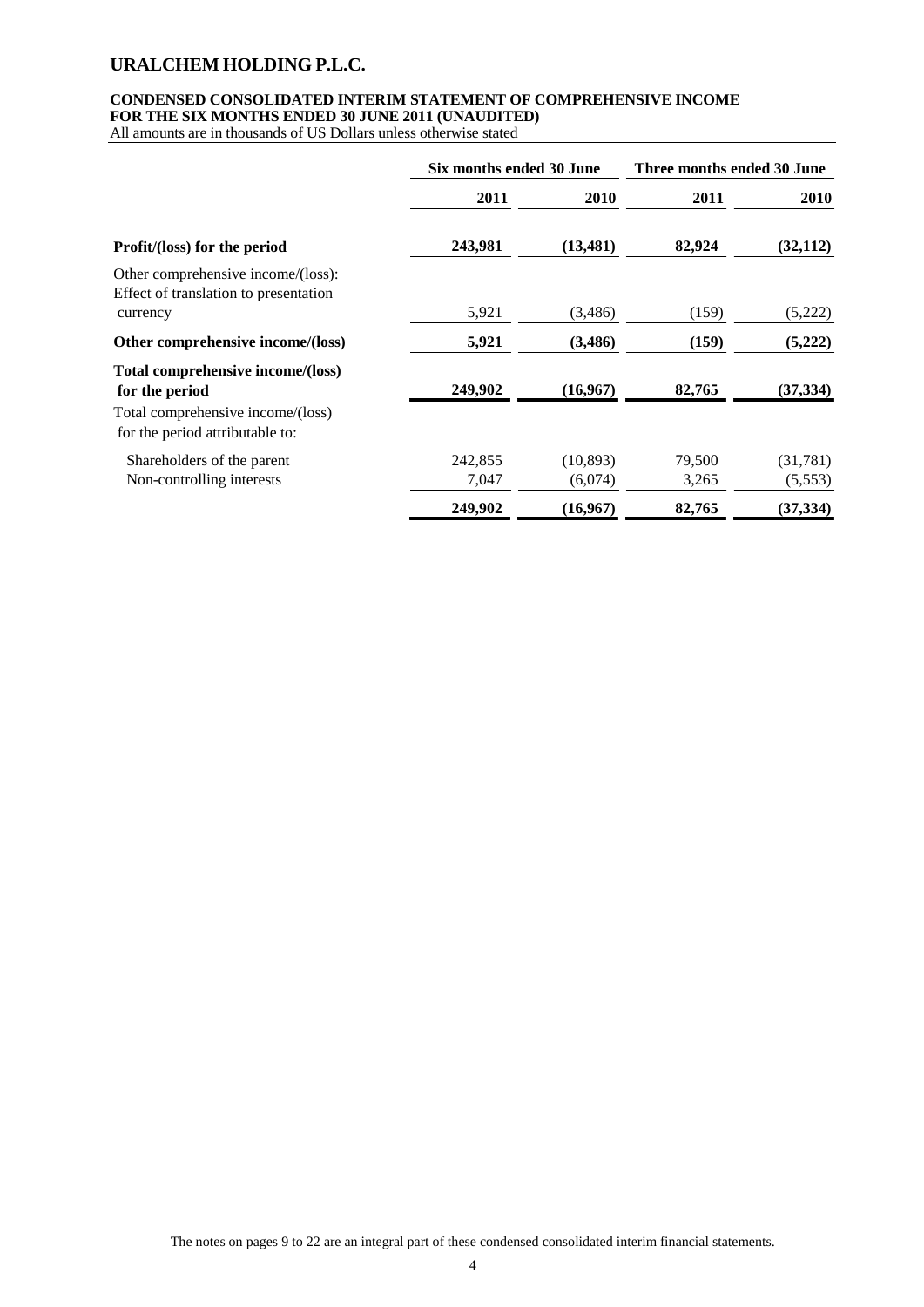## **CONDENSED CONSOLIDATED INTERIM STATEMENT OF FINANCIAL POSITION**

**AS AT 30 JUNE 2011 (UNAUDITED)**

All amounts are in thousands of US Dollars unless otherwise stated

|                                      | <b>Notes</b> | 30 June 2011 | 31 December 2010 |
|--------------------------------------|--------------|--------------|------------------|
| <b>ASSETS</b>                        |              |              |                  |
| <b>Non-current assets</b>            |              |              |                  |
| Property, plant and equipment        | 10           | 670,581      | 638,073          |
| Goodwill                             |              | 182,724      | 168,329          |
| Intangible assets                    |              | 14,361       | 11,426           |
| Investments in associates            |              | 36,157       | 34,715           |
| Inventories                          | 11           | 35,956       | 32,704           |
| Available-for-sale investments       |              | 191,628      | 176,530          |
| Long-term accounts receivable        |              | 3,186        | 3,072            |
| Other financial assets               |              | 4,955        | 4,833            |
| Deferred tax assets                  |              | 55,638       | 72,305           |
|                                      |              | 1,195,186    | 1,141,987        |
| <b>Current</b> assets                |              |              |                  |
| Assets held for sale                 |              | 7,073        | 9,274            |
| Inventories                          | 11           | 120,125      | 112,938          |
| Trade and other receivables          |              | 88,650       | 103,115          |
| Advances paid and prepaid expenses   |              | 31,524       | 33,776           |
| Income tax receivable                |              | 6,726        | 5,482            |
| Other taxes receivable               |              | 61,163       | 54,788           |
| Other financial assets               |              | 2,009        | 1,689            |
| Cash and cash equivalents            |              | 84,192       | 46,410           |
|                                      |              | 401,462      | 367,472          |
| <b>TOTAL ASSETS</b>                  |              | 1,596,648    | 1,509,459        |
| <b>EQUITY AND LIABILITIES</b>        |              |              |                  |
| <b>Capital and reserves</b>          |              |              |                  |
| Share capital                        |              | 1,374        | 1,374            |
| Additional paid-in capital           |              | 152,223      | 152,223          |
| Foreign currency translation reserve |              | (65, 921)    | (68, 852)        |
| Accumulated deficit                  |              | (16, 227)    | (262, 630)       |
| Equity attributable to shareholders  |              |              |                  |
| of the parent                        |              | 71,449       | (177, 885)       |
| Non-controlling interests            |              | 711          | 33,639           |
| <b>Total equity</b>                  |              | 72,160       | (144, 246)       |
|                                      |              |              |                  |
| <b>Non-current liabilities</b>       |              |              |                  |
| Loans and borrowings                 | 12           | 743,626      | 881,043          |
| Obligations under finance leases     |              | 34,825       | 37,543           |
| Trade and other payables             |              | 22,347       | 8,936            |
| Retirement benefit obligations       |              | 9,620        | 8,655            |
| Deferred tax liabilities             |              | 51,236       | 43,627           |
|                                      |              | 861,654      | 979,804          |
| <b>Current liabilities</b>           |              |              |                  |
| Loans and borrowings                 | 12           | 528,918      | 473,263          |
| Obligations under finance leases     |              | 10,558       | 10,604           |
| Trade and other payables             |              | 65,352       | 114,911          |
| Non-controlling interest liability   | 3            | 34,009       |                  |
| Advances received                    |              | 15,284       | 56,041           |
| Income tax payable                   |              | 1,779        | 13,782           |
| Other taxes payable                  |              | 6,934        | 5,300            |
|                                      |              | 662,834      | 673,901          |
| <b>Total liabilities</b>             |              | 1,524,488    | 1,653,705        |
| <b>TOTAL EQUITY AND LIABILITIES</b>  |              | 1,596,648    | 1,509,459        |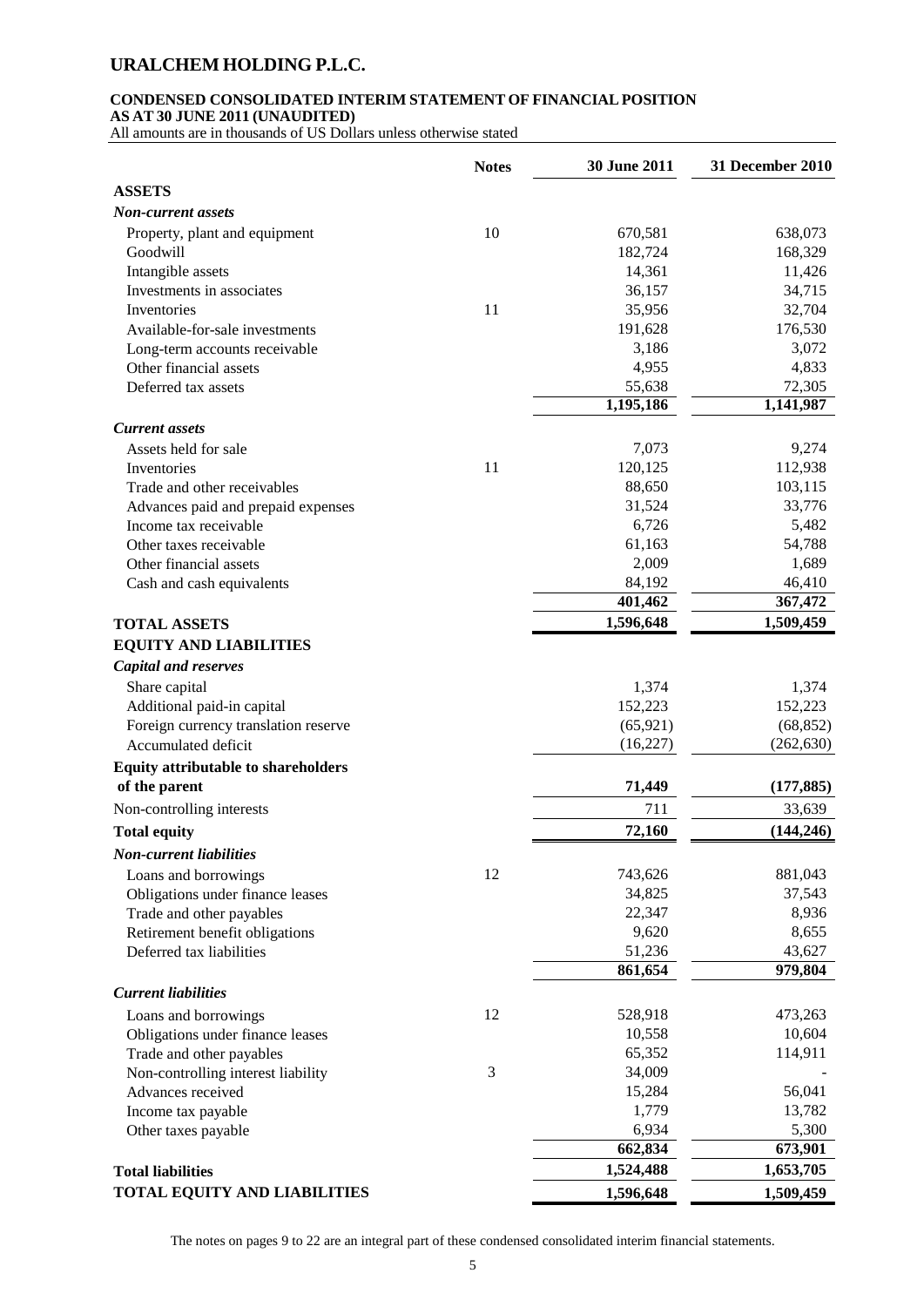## **CONDENSED CONSOLIDATED INTERIM STATEMENT OF CASH FLOWS FOR THE SIX MONTHS ENDED 30 JUNE 2011 (UNAUDITED)**

All amounts are in thousands of US Dollars unless otherwise stated

|                                                         | Six months ended<br>30 June 2011 | Six months ended<br>30 June 2010 |
|---------------------------------------------------------|----------------------------------|----------------------------------|
| <b>Operating activities</b>                             |                                  |                                  |
| Profit/(loss) before tax                                | 310,141                          | (26, 418)                        |
| Adjustments for:                                        |                                  |                                  |
| Depreciation of property, plant and equipment           | 46,991                           | 53,553                           |
| Amortisation of intangible assets                       | 1,836                            | 811                              |
| Change in provisions and allowances                     | (5,369)                          | 185                              |
| Write-down of inventory to net realisable value         | 1,356                            | 2,615                            |
| Loss on disposal of property, plant and equipment       | 4,126                            | 1,102                            |
| Foreign exchange (gain)/loss, net                       | (76, 342)                        | 32,290                           |
| Share of (gain)/loss of associates                      | (332)                            | 1,165                            |
| Loss on disposal of subsidiaries                        | 380                              |                                  |
| Interest income                                         | (1,162)                          | (706)                            |
| Interest expense                                        | 63,606                           | 78,680                           |
| Operating cash flows before working capital changes     | 345,231                          | 143,277                          |
| Increase in inventory                                   | (1,373)                          | (16, 481)                        |
| Decrease in trade and other receivables                 | 6,655                            | 2,269                            |
| Decrease in advances paid and prepaid expenses          | 4,102                            | 11,409                           |
| (Increase)/decrease in other taxes receivable           | (797)                            | 14,312                           |
| Increase in retirement benefit obligations              | 221                              | 371                              |
| Decrease in trade and other payables                    | (7, 915)                         | (11, 645)                        |
| Decrease in advances received                           | (44, 396)                        | (15,765)                         |
| Increase in other taxes payable                         | 1,283                            | 1,496                            |
| <b>Cash generated from operations</b>                   | 303,011                          | 129,243                          |
| Interest paid                                           | (55,061)                         | (69, 653)                        |
| Income tax paid                                         | (54, 416)                        | (14,507)                         |
| Net cash generated from operating activities            | 193,534                          | 45,083                           |
| <b>Investing activities</b>                             |                                  |                                  |
| Acquisition of short-term promissory note               |                                  | (35,000)                         |
| Payments for property, plant and equipment              | (33, 649)                        | (18, 812)                        |
| Proceeds from disposal of property, plant and equipment | 6,555                            | 3,762                            |
| Payments for intangible assets                          | (3,979)                          | (2, 404)                         |
| Loans issued                                            | (640)                            | (27, 696)                        |
| Proceeds from repayment of loans issued                 | 471                              | 47,807                           |
| Interest received                                       | 152                              | 15,973                           |
| Net cash used in investing activities                   | (31,090)                         | (16,370)                         |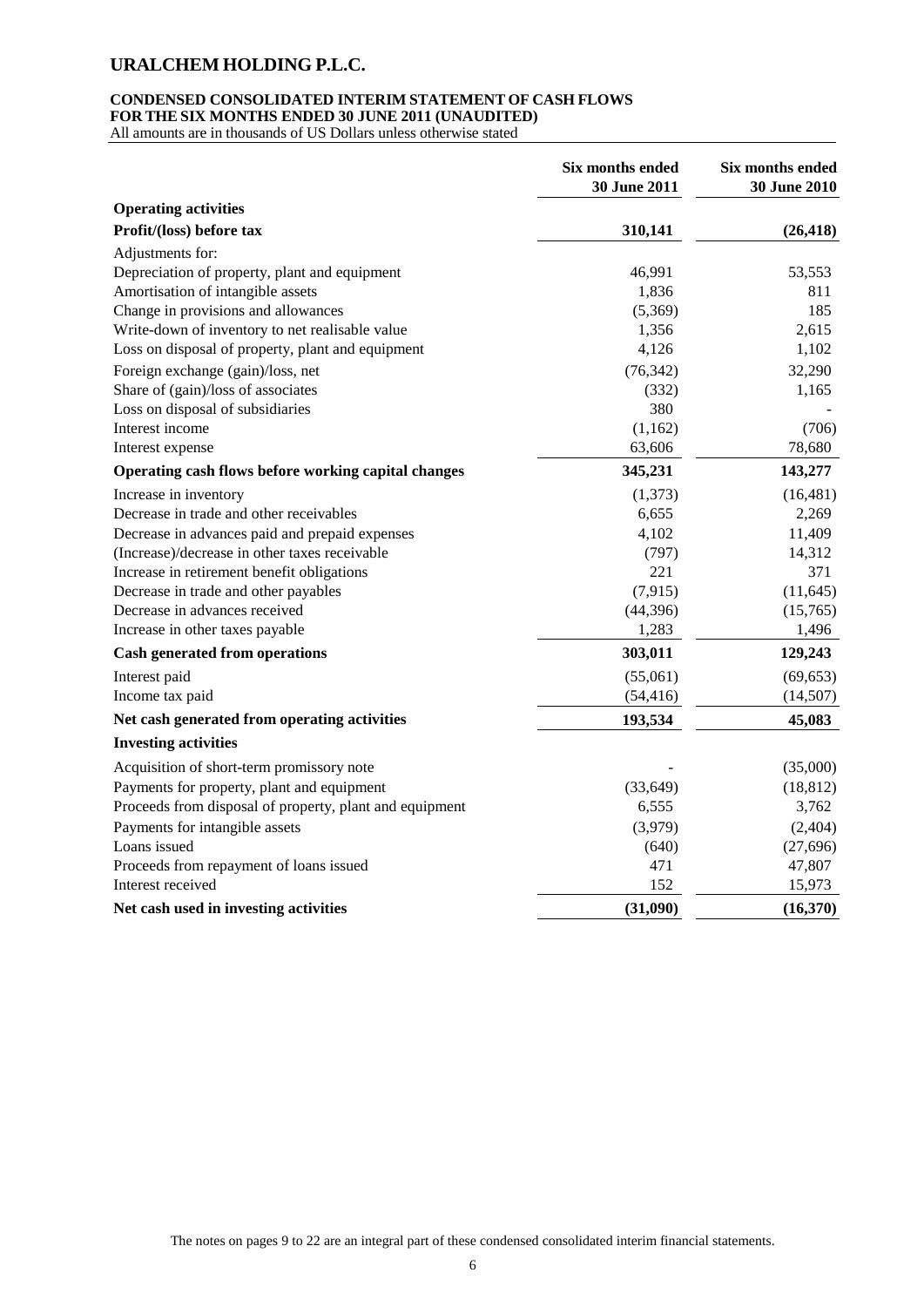## **CONDENSED CONSOLIDATED INTERIM STATEMENT OF CASH FLOWS FOR THE SIX MONTHS ENDED 30 JUNE 2011 (CONTINUED) (UNAUDITED)**

All amounts are in thousands of US Dollars unless otherwise stated

|                                                          | Six months ended<br>30 June 2011 | Six months ended<br><b>30 June 2010</b> |
|----------------------------------------------------------|----------------------------------|-----------------------------------------|
| <b>Financing activities</b>                              |                                  |                                         |
| Proceeds from short-term loans and borrowings            | 220,068                          | 109,141                                 |
| Proceeds from long-term loans and borrowings             | 9,083                            | 66,031                                  |
| Repayment of short-term loans and borrowings             | (335,765)                        | (198, 282)                              |
| Distribution of dividends received from the associate    |                                  |                                         |
| to parent company                                        | (15,778)                         |                                         |
| Increase of ownership in subsidiaries                    | (6)                              | (459)                                   |
| Proceeds from issue of shares by a subsidiary            | 526                              |                                         |
| Repayment of principal amounts of finance leases         | (3,020)                          | (2,932)                                 |
| Net cash used in financing activities                    | (124, 892)                       | (26, 501)                               |
| Net increase in cash and cash equivalents                | 37,552                           | 2,212                                   |
| Cash and cash equivalents at the beginning of the period | 46,410                           | 53,658                                  |
| Effect of exchange rate changes on the balance           |                                  |                                         |
| of cash held in foreign currencies                       | 230                              | (2,535)                                 |
| Cash and cash equivalents at the end of the period       | 84,192                           | 53,335                                  |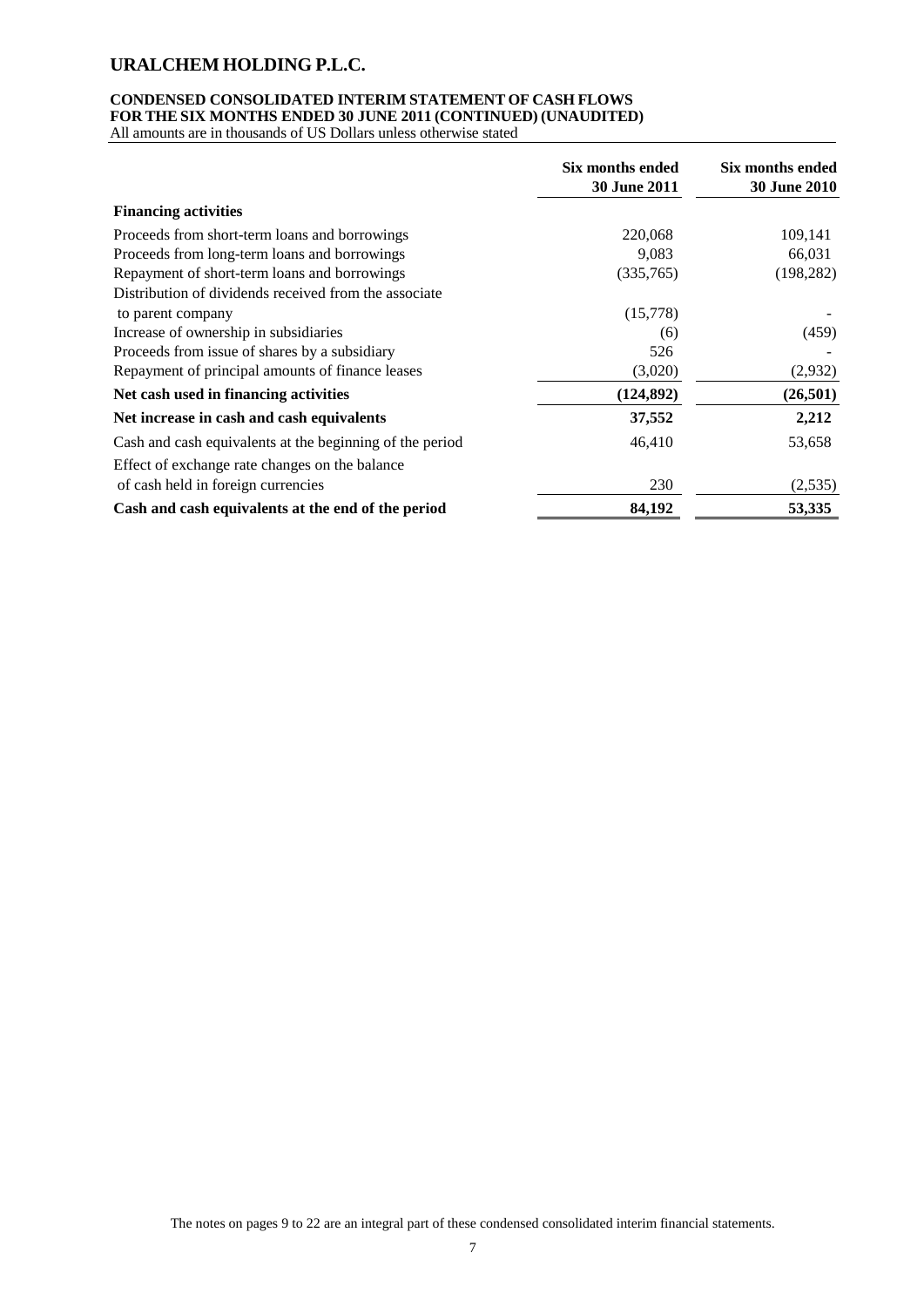## **CONDENSED CONSOLIDATED INTERIM STATEMENT OF CHANGES IN EQUITY FOR THE SIX MONTHS ENDED 30 JUNE 2011 (UNAUDITED)**

All amounts are in thousands of US Dollars unless otherwise stated

|                                                                                                                                                                       |              | Attributable to shareholders of the company |                                         |                                               |                               |                     |                                 |                        |
|-----------------------------------------------------------------------------------------------------------------------------------------------------------------------|--------------|---------------------------------------------|-----------------------------------------|-----------------------------------------------|-------------------------------|---------------------|---------------------------------|------------------------|
|                                                                                                                                                                       | <b>Notes</b> | Share capital                               | <b>Additional</b><br>paid-in<br>capital | Foreign<br>currency<br>translation<br>reserve | <b>Accumulated</b><br>deficit | <b>Total</b>        | Non-<br>controlling<br>interest | <b>Total</b>           |
| <b>Balance as at 1 January 2010</b>                                                                                                                                   |              | 1,374                                       | 152,223                                 | (66, 636)                                     | (259, 386)                    | (172, 425)          | 73,121                          | (99, 304)              |
| Loss for the period<br>Other comprehensive loss                                                                                                                       |              |                                             |                                         | (1, 391)                                      | (9,502)                       | (9,502)<br>(1, 391) | (3,979)<br>(2,095)              | (13, 481)<br>(3,486)   |
| Total comprehensive loss for the period                                                                                                                               |              |                                             |                                         | (1, 391)                                      | (9,502)                       | (10, 893)           | (6,074)                         | (16,967)               |
| Increase of ownership in a subsidiary                                                                                                                                 |              |                                             |                                         |                                               | (16)                          | (16)                | (443)                           | (459)                  |
| <b>Balance as at 30 June 2010</b>                                                                                                                                     |              | 1,374                                       | 152,223                                 | (68, 027)                                     | (268,904)                     | (183, 334)          | 66,604                          | (116,730)              |
| <b>Balance as at 1 January 2011</b>                                                                                                                                   |              | 1,374                                       | 152,223                                 | (68, 852)                                     | (262, 630)                    | (177, 885)          | 33,639                          | (144, 246)             |
| Profit for the period<br>Other comprehensive income                                                                                                                   |              |                                             |                                         | 2,931                                         | 239,924                       | 239,924<br>2,931    | 4,057<br>2,990                  | 243,981<br>5,921       |
| Total comprehensive income for the period                                                                                                                             |              |                                             |                                         | 2,931                                         | 239,924                       | 242,855             | 7,047                           | 249,902                |
| Increase in non-controlling interests due to<br>additional share issue by a subsidiary<br>Increase of ownership in subsidiaries<br>Non-controlling interest liability | 3            |                                             |                                         |                                               | 2<br>6,477                    | 6,477               | 519<br>(8)<br>(40, 486)         | 519<br>(6)<br>(34,009) |
| Balance as at 30 June 2011                                                                                                                                            |              | 1,374                                       | 152,223                                 | (65, 921)                                     | (16, 227)                     | 71,449              | 711                             | 72,160                 |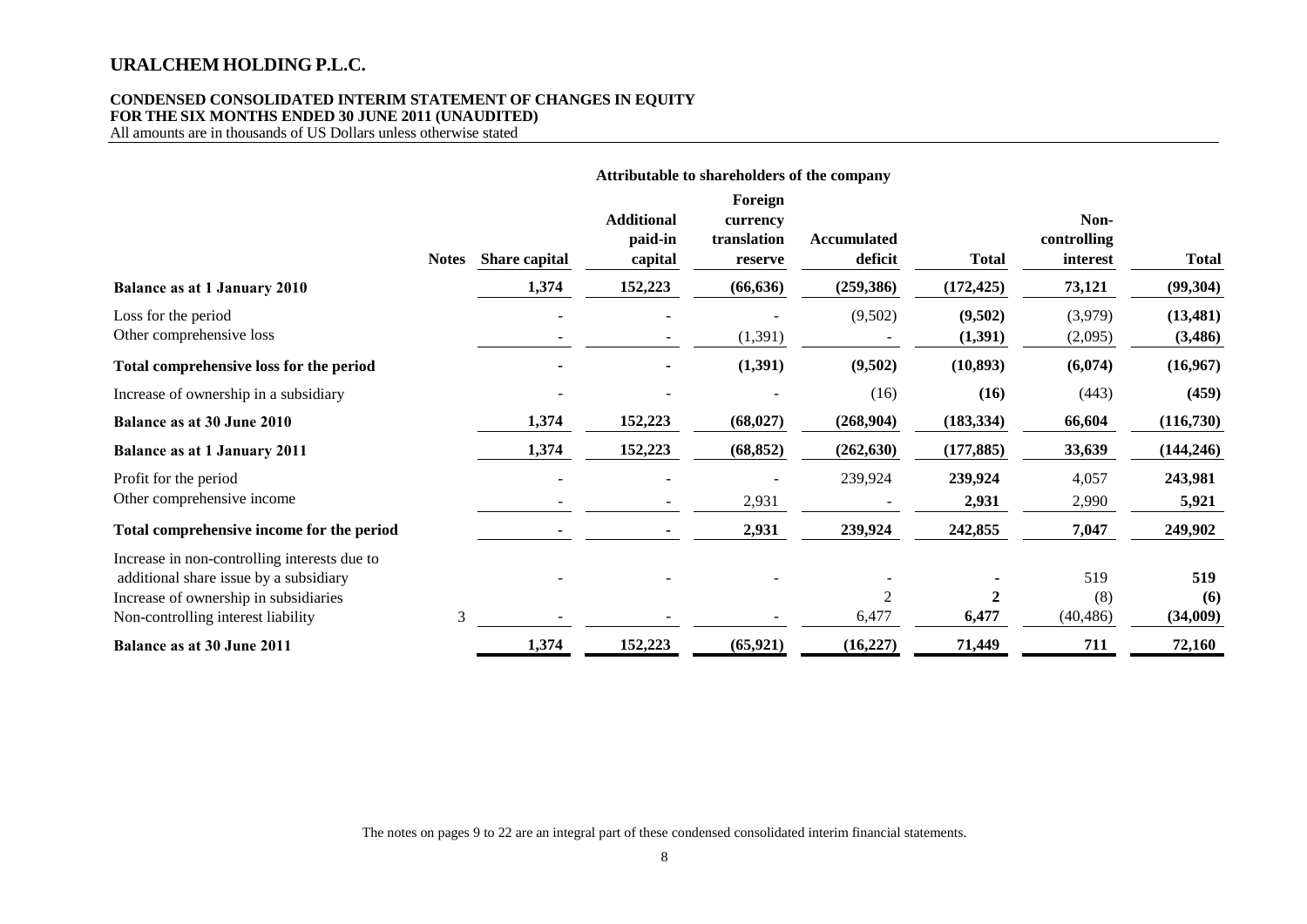#### **NOTES TO THE CONDENSED CONSOLIDATED INTERIM FINANCIAL STATEMENTS FOR THE SIX MONTHS ENDED 30 JUNE 2011 (UNAUDITED)** All amounts are in thousands of US Dollars unless otherwise stated

## **1. GENERAL INFORMATION**

## **Organisation**

UralChem Holding P.L.C. ("the Company") is a public limited company which was incorporated in Cyprus on 4 May 2006. As at 30 June 2011, the Company was 95.5% owned by CI-Chemical Invest Limited, incorporated in Cyprus. The remaining 4.5% of the Company's shares were held by management. The principal beneficial shareholder of the Company is Mr. Dmitry A. Mazepin. The Company's main office is located at 249, 28th Oktovriou Street, Lophitis Business Center, 1st floor, Office 101, P.C. Limassol 3035, Cyprus.

#### **Principal business activities**

The principal business activities of the Group are the production and distribution of mineral fertilisers. The main products of the Group are nitrogen based, phosphate based and complex fertilisers. The major production facilities of the Group are located in the Moscow, Perm and Kirov regions of the Russian Federation.

#### **Market conditions**

During the six months ended 30 June 2011, the development of global economic environment provided significant price mostly growth for all fertilisers and part processed products.

The upward price trend in the ammonia market was due to both a supply deficit and stable demand growth in Europe, USA, Asia and North Africa. As a result ammonia prices increased by 46.8% for the six months 2011 as compared to the six months 2010. Ammonium nitrate prices increased significantly during the six months 2011, being 41.9% higher compared to the six months 2010. The urea market also showed strong price growth during the six months 2011, being 49.9% higher compared to the six months 2010 because of the unbalance between high demand growth in Asia, Latin America and Africa markets and limited supply. Prices for phosphate fertilisers continued the positive trend which started in 2010 and were approximately 35.7% higher during the six months 2011 as compared to the six months 2010.

As at 30 June 2011, the Group had a working capital deficiency of USD 261,372 thousand (2010: USD 306,429 thousand). The primary cause of the working capital deficit relates to the Group's short-term loans and borrowings in the amount of USD 528,918 thousand (2010: USD 473,263 thousand) which are repayable within twelve months from the end of the reporting period.

Management believes based on the information discussed above, that the Group will be able to meet its borrowing obligations and that the Group will continue to generate positive operating cash flows.

## **2. BASIS OF PREPARATION**

The condensed consolidated interim financial statements of the Group have been prepared in accordance with International Accounting Standard ("IAS") 34 Interim Financial Reporting, as issued by the International Accounting Standards Board, except for accounting for investments in associates.

The condensed consolidated interim financial statements have been prepared on the historical cost basis except for mark-to-market valuation of certain financial instruments, in accordance with IAS 39 Financial Instruments: Recognition and Measurement.

These condensed consolidated interim financial statements are prepared based on the accounting policies applied in the annual consolidated financial statements of the Group for the year ended 31 December 2010, and should be read in conjunction with the consolidated financial statements and accompanying notes included in the Group's consolidated financial statements for the year ended 31 December 2010.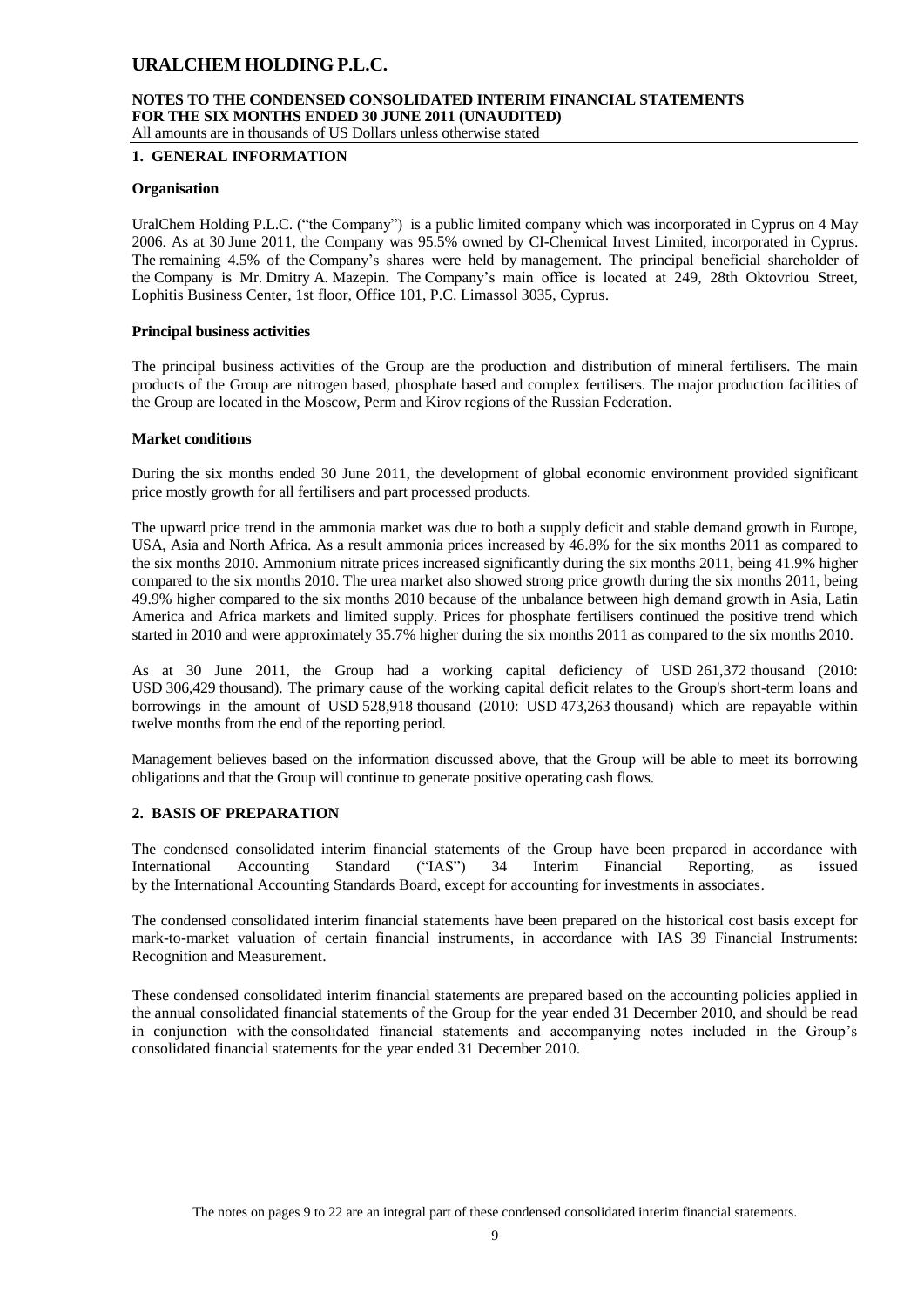## **NOTES TO THE CONDENSED CONSOLIDATED INTERIM FINANCIAL STATEMENTS FOR THE SIX MONTHS ENDED 30 JUNE 2011 (UNAUDITED)**

All amounts are in thousands of US Dollars unless otherwise stated

#### **3. BUSINESS COMBINATIONS**

#### *Non-controlling interest liability*

During the six months ended 30 June 2011, the Group made offers to acquire the remaining non-controlling interests in the two Group subsidiaries. At the date of approval of these condensed consolidated interim financial statements, the Group has already received acceptance from several non-controlling shareholders, and the management assess the probability of the future outflow of economic benefits as highly probable. In accordance with IFRS, the Group recognised a liability in the amount equal to the fair value of the ultimate cash obligation. The difference between the carrying value of the non-controlling interest derecognised in the statement of changes in equity and the fair value of liability was recognised as an increase in retained earnings. The maximum amount of obligation which the Group could potentially face under these offers amounts to USD 34,009 thousand.

## **4. DISPOSAL OF SUBSIDIARY**

In June 2011, the Group sold its 100.0% interest in a subsidiary for a total consideration of USD 26 thousand, net of cash disposed. The total amount of the consideration receivable was outstanding as of 30 June 2011 and was recorded as other receivables in these condensed consolidated interim financial statements. The amount of cash disposed equalled USD 10 thousand. At the date of disposal the net assets of this company amounted to USD 416 thousand.

As a result of this disposal, the Group recognised a loss on disposal of subsidiary in the amount of USD 380 thousand, which was recorded as other expenses in the income statement in these condensed consolidated interim financial statements.

## **5. SEGMENT INFORMATION**

For management purposes the Group is organised into two segments, Nitrogen Fertilisers and Phosphate Fertilisers. Reports reviewed by the Chief Executive Officer (the "chief operating decision maker") that are used to assess performance and allocate resources are prepared on the same basis.

- Nitrogen Fertilisers: The nitrogen fertilisers segment comprises subsidiaries engaged in the production of nitrogen based fertilisers, complex fertilisers, ammonia, inorganic acids and other chemical products. The major subsidiaries and branches allocated to the nitrogen fertilisers segment are KCCW Mineral Fertiliser Plant OJSC ("KCCW MFP"), located in the Kirov region of the Russian Federation, and Azot branch of Uralchem OJSC ("Azot branch"), located in the Perm region of the Russian Federation; and
- Phosphate Fertilisers: The phosphate fertilisers segment comprises subsidiaries engaged in the production of phosphate based fertilisers, complex fertilisers and inorganic acids. The major subsidiary allocated to the phosphate fertilisers segment is Voskresensk Mineral Fertilisers OJSC ("VMF"), located in the Moscow region of the Russian Federation.

The chief operating decision maker does not regularly review the operating results of other operations, and these operations are not reported as separate operating segments. These other operations contain smaller subsidiaries which engage in a variety of businesses, for example electricity and heat energy generation, construction, repairs and maintenance and processing of waste water.

The profitability of the two operating segments is primarily measured based on OIBDA, which the Group defines as operating profit adjusted for depreciation and amortisation. Since this term is not a standard IFRS measure, the Group's definition of OIBDA may differ from that of other companies. Costs and assets of subsidiaries of the Group engaged in transportation, sales and marketing activities are allocated (pro rata volume of services rendered by these companies to the operating segments) to operating segments within management reports reviewed by the chief operating decision maker. Costs and assets of subsidiaries of the Group engaged in other operations are not allocated to operating segments within management reports reviewed by the chief operating decision maker.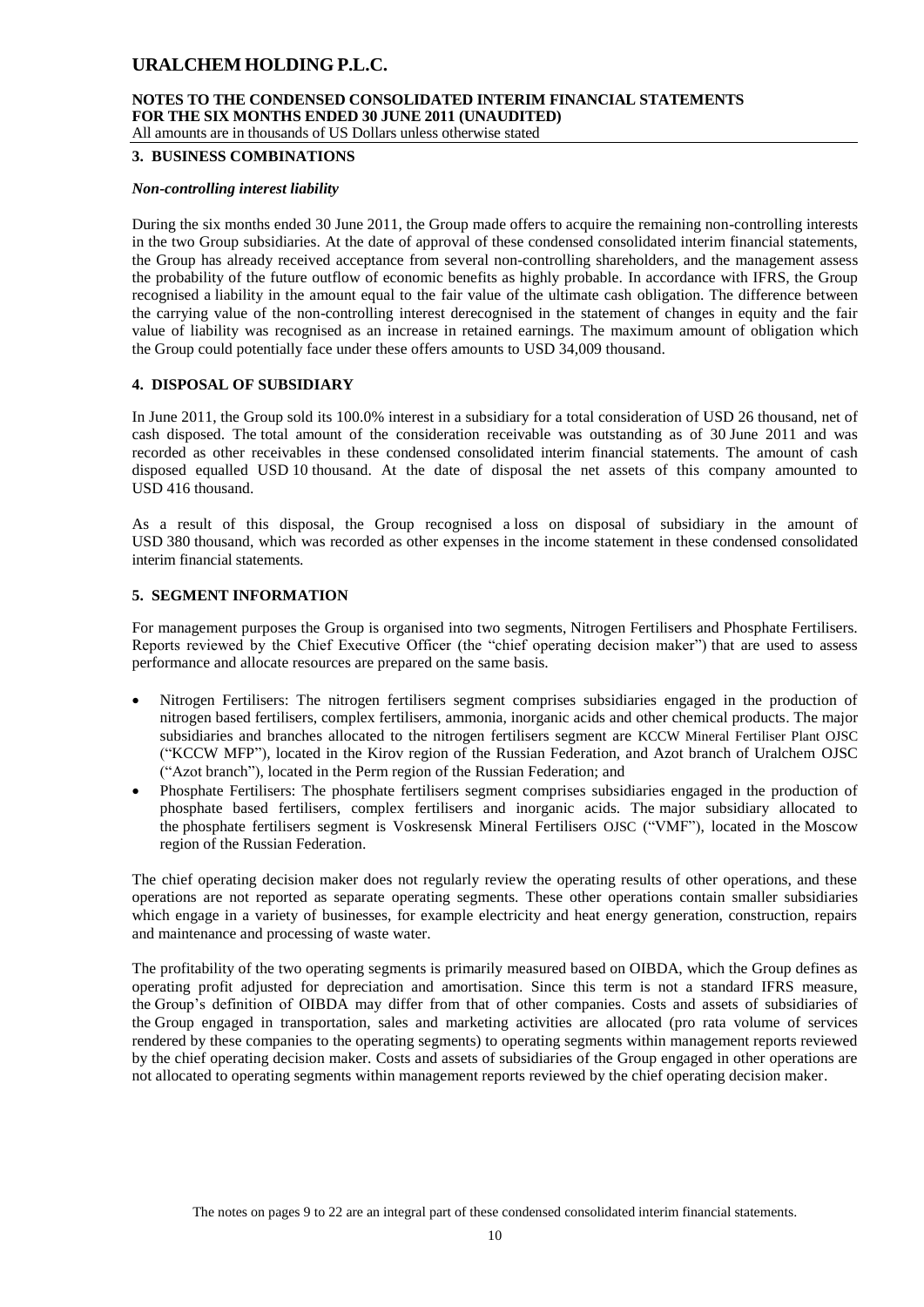## **NOTES TO THE CONDENSED CONSOLIDATED INTERIM FINANCIAL STATEMENTS FOR THE SIX MONTHS ENDED 30 JUNE 2011 (UNAUDITED)**

All amounts are in thousands of US Dollars unless otherwise stated

Segment information provided to the chief operating decision maker for the reportable segments for the six months ended 30 June 2011 is as follows:

| Six months ended 30 June 2011   | Nitrogen<br>fertilisers        | Phosphate<br>fertilisers | <b>Total</b> |
|---------------------------------|--------------------------------|--------------------------|--------------|
| Revenue from external customers | 779,175                        | 214,141                  | 993,316      |
| Inter-segment revenue           | 17,817                         | 906                      | 18,723       |
| <b>Total segment revenue</b>    | 796,992                        | 215,047                  | 1,012,039    |
| <b>OIBDA</b>                    | 310,626                        | 47,667                   | 358,293      |
| Six months ended 30 June 2010   | <b>Nitrogen</b><br>fertilisers | Phosphate<br>fertilisers | <b>Total</b> |
| Revenue from external customers | 502,166                        | 128,607                  | 630,773      |
| Inter-segment revenue           | 14,658                         | 428                      | 15,086       |
| <b>Total segment revenue</b>    | 516,824                        | 129,035                  | 645,859      |
| <b>OIBDA</b>                    | 148,901                        | 7,349                    | 156,250      |

The total reportable segment OIBDA is reconciled to consolidated profit before tax as follows:

| Six months ended 30 June 2011                                                                                            | <b>Nitrogen</b><br>fertilisers | Phosphate<br>fertilisers | <b>Total</b>                                |
|--------------------------------------------------------------------------------------------------------------------------|--------------------------------|--------------------------|---------------------------------------------|
| Segment OIBDA                                                                                                            | 310,626                        | 47,667                   | 358,293                                     |
| <b>Unallocated operating activity</b>                                                                                    |                                |                          |                                             |
| Depreciation and amortisation<br>Corporate overheads<br>Other<br>Inter-segment operations                                |                                |                          | (48, 827)<br>(28,903)<br>(16,762)<br>24,215 |
| Group operating profit                                                                                                   |                                |                          | 288,016                                     |
| Interest income<br>Interest expense<br>Share of gain of associates<br>Foreign exchange gain<br>from financing activities |                                |                          | 1,162<br>(63,606)<br>332<br>84,237          |
| Group profit before tax                                                                                                  |                                |                          | 310,141                                     |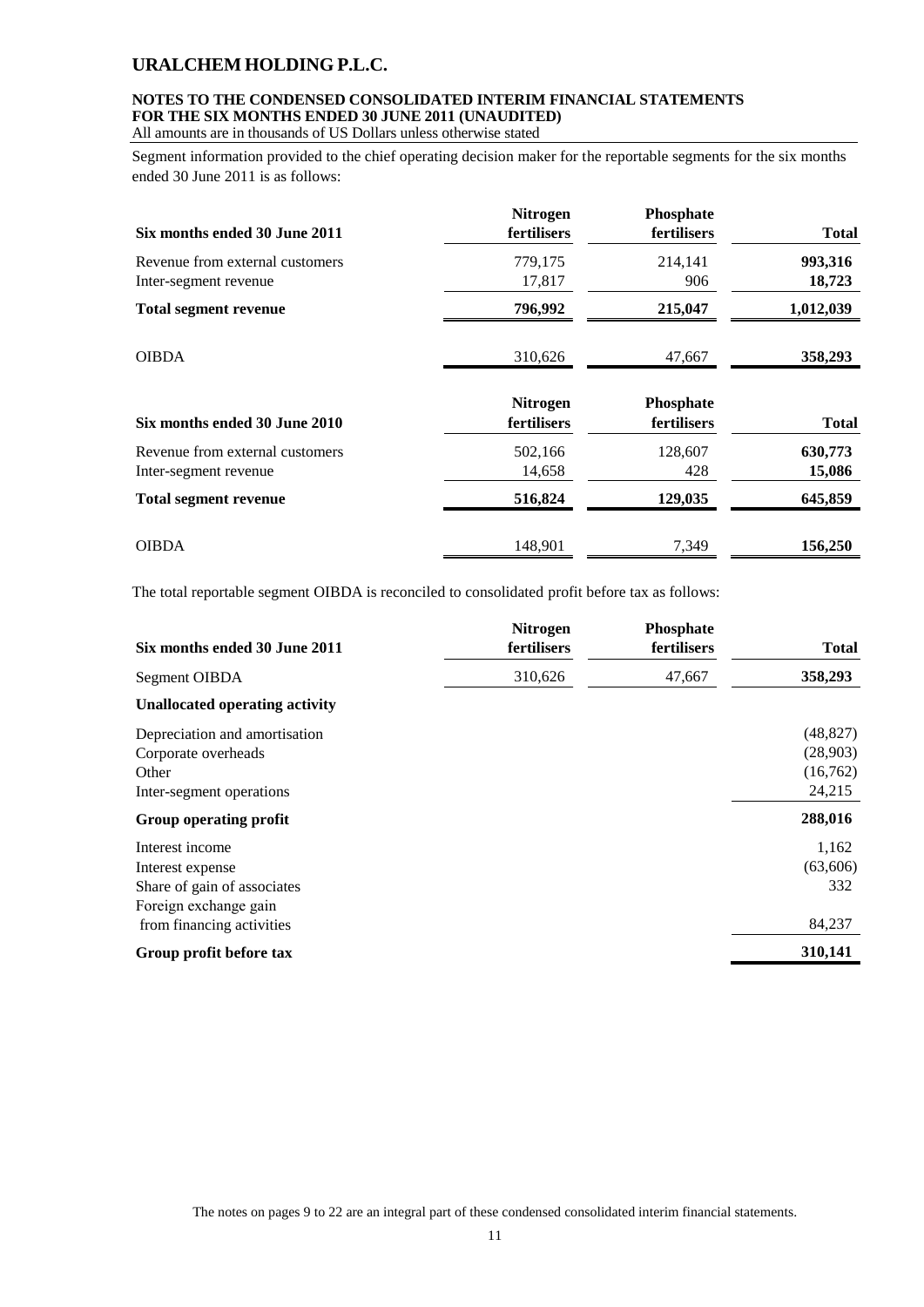#### **NOTES TO THE CONDENSED CONSOLIDATED INTERIM FINANCIAL STATEMENTS FOR THE SIX MONTHS ENDED 30 JUNE 2011 (UNAUDITED)**

All amounts are in thousands of US Dollars unless otherwise stated

| Six months ended 30 June 2010                                                                                            | <b>Nitrogen</b><br>fertilisers | Phosphate<br>fertilisers | <b>Total</b>                                  |
|--------------------------------------------------------------------------------------------------------------------------|--------------------------------|--------------------------|-----------------------------------------------|
| Segment OIBDA                                                                                                            | 148,901                        | 7,349                    | 156,250                                       |
| <b>Unallocated operating activity</b>                                                                                    |                                |                          |                                               |
| Depreciation and amortisation<br>Corporate overheads<br>Other<br>Inter-segment operations                                |                                |                          | (54, 364)<br>(16, 866)<br>(23, 873)<br>21,397 |
| Group operating profit                                                                                                   |                                |                          | 82,544                                        |
| Interest income<br>Interest expense<br>Share of loss of associates<br>Foreign exchange loss<br>from financing activities |                                |                          | 706<br>(78,680)<br>(1,165)<br>(29, 823)       |
| Group loss before tax                                                                                                    |                                |                          | (26, 418)                                     |

The revenue from external parties reported to the chief operating decision maker is measured in a manner consistent with that in the income statement.

Total reportable segment assets are as follows:

|                             | <b>Nitrogen</b>    | <b>Phosphate</b>   |              |
|-----------------------------|--------------------|--------------------|--------------|
| Total segment assets as at: | <b>fertilisers</b> | <b>fertilisers</b> | <b>Total</b> |
| <b>30 June 2011</b>         | 872,100            | 351.792            | 1,223,892    |
| 31 December 2010            | 793.932            | 355,022            | 1,148,954    |

The amounts provided to the chief operating decision maker with respect to total assets are measured in a manner consistent with that in the financial statements. These assets are allocated based on the operations of the segment.

Investments in shares (classified as available-for-sale financial assets or investments in associates) held by the Group are not considered to be segment assets but are rather managed at the corporate headquarters by the strategic investment function.

Non-current assets other than financial instruments and deferred tax assets are located primarily in the Russian Federation, the location of the Group's major production facilities. The total of these non-current assets located in other countries, including Cyprus, are not significant.

Information about the revenue from sales to external customers attributed to individual countries is not available as the cost to develop it would be excessive. Therefore this information is not disclosed in these condensed consolidated interim financial statements.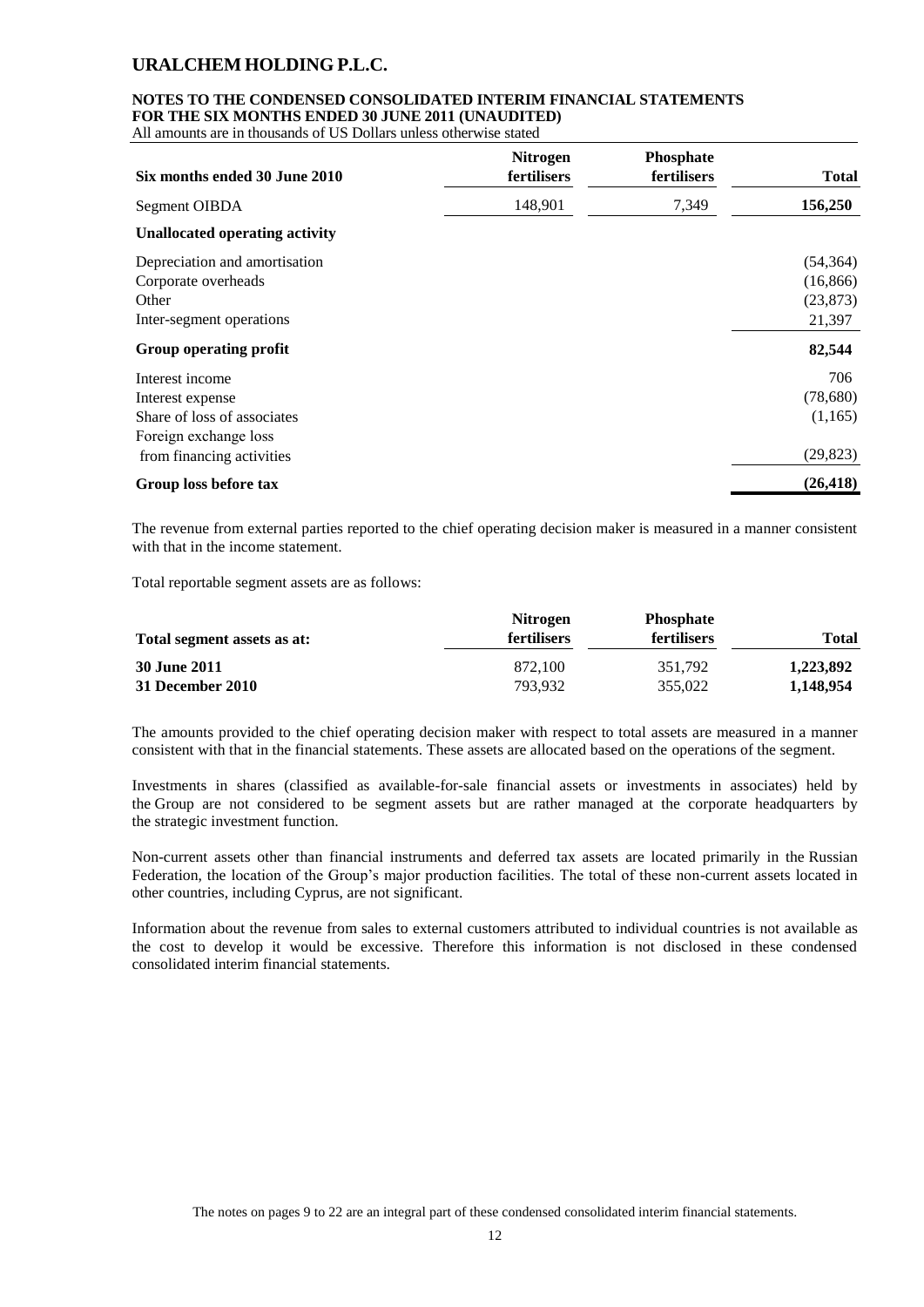## **NOTES TO THE CONDENSED CONSOLIDATED INTERIM FINANCIAL STATEMENTS FOR THE SIX MONTHS ENDED 30 JUNE 2011 (UNAUDITED)**

All amounts are in thousands of US Dollars unless otherwise stated

## **6. SALES OF GOODS**

| Six months ended 30 June 2011    | <b>Total</b> | <b>Export</b> | <b>Russia</b> | <b>CIS</b> |
|----------------------------------|--------------|---------------|---------------|------------|
| <b>Mineral fertilisers</b>       |              |               |               |            |
| Nitrogen based fertilisers       | 501,497      | 317,160       | 132,405       | 51,932     |
| Phosphate based fertilisers      | 177,800      | 132,699       | 15,963        | 29,138     |
| Complex fertilisers              | 139,097      | 106,026       | 25,487        | 7,584      |
| Ammonia                          | 102,770      | 87,294        | 11,711        | 3,765      |
| Explosive grade ammonium nitrate | 35,947       | 3,458         | 29,018        | 3,471      |
| <b>Inorganic acids</b>           | 13,956       |               | 13,950        | 6          |
| Other chemical products          | 22,249       | 3,810         | 18,004        | 435        |
| <b>Total</b>                     | 993,316      | 650,447       | 246,538       | 96,331     |
| Six months ended 30 June 2010    |              |               |               |            |
| <b>Mineral fertilisers</b>       |              |               |               |            |
| Nitrogen based fertilisers       | 340,643      | 189,582       | 106,462       | 44,599     |
| Phosphate based fertilisers      | 101,492      | 71,248        | 14,188        | 16,056     |
| Complex fertilisers              | 73,399       | 46,691        | 18,778        | 7,930      |
| Ammonia                          | 71,591       | 70,401        | 1,190         |            |
| Explosive grade ammonium nitrate | 21,831       | 2,099         | 17,799        | 1,933      |
| <b>Inorganic acids</b>           | 7,769        |               | 7,769         |            |
| <b>Other chemical products</b>   | 14,048       | 971           | 12,715        | 362        |
| <b>Total</b>                     | 630,773      | 380,992       | 178,901       | 70,880     |
| Three months ended 30 June 2011  |              |               |               |            |
| <b>Mineral fertilisers</b>       |              |               |               |            |
| Nitrogen based fertilisers       | 234,882      | 177,826       | 49,756        | 7,300      |
| Phosphate based fertilisers      | 63,427       | 51,801        | 7,951         | 3,675      |
| Complex fertilisers              | 63,086       | 38,577        | 20,168        | 4,341      |
| Ammonia                          | 51,651       | 45,002        | 5,557         | 1,092      |
| Explosive grade ammonium nitrate | 17,719       | 1,530         | 14,276        | 1,913      |
| <b>Inorganic</b> acids           | 6,654        |               | 6,653         | 1          |
| <b>Other chemical products</b>   | 11,143       | 2,232         | 8,732         | 179        |
| <b>Total</b>                     | 448,562      | 316,968       | 113,093       | 18,501     |
| Three months ended 30 June 2010  |              |               |               |            |
| <b>Mineral fertilisers</b>       |              |               |               |            |
| Nitrogen based fertilisers       | 170,555      | 95,782        | 40,427        | 34,346     |
| Phosphate based fertilisers      | 61,652       | 42,968        | 7,769         | 10,915     |
| Complex fertilisers              | 33,771       | 13,682        | 14,909        | 5,180      |
| Ammonia                          | 32,834       | 32,219        | 615           |            |
| Explosive grade ammonium nitrate | 12,193       | 1,135         | 10,028        | 1,030      |
| <b>Inorganic acids</b>           | 4,076        |               | 4,076         |            |
| Other chemical products          | 7,504        | 707           | 6,518         | 279        |
| <b>Total</b>                     | 322,585      | 186,493       | 84,342        | 51,750     |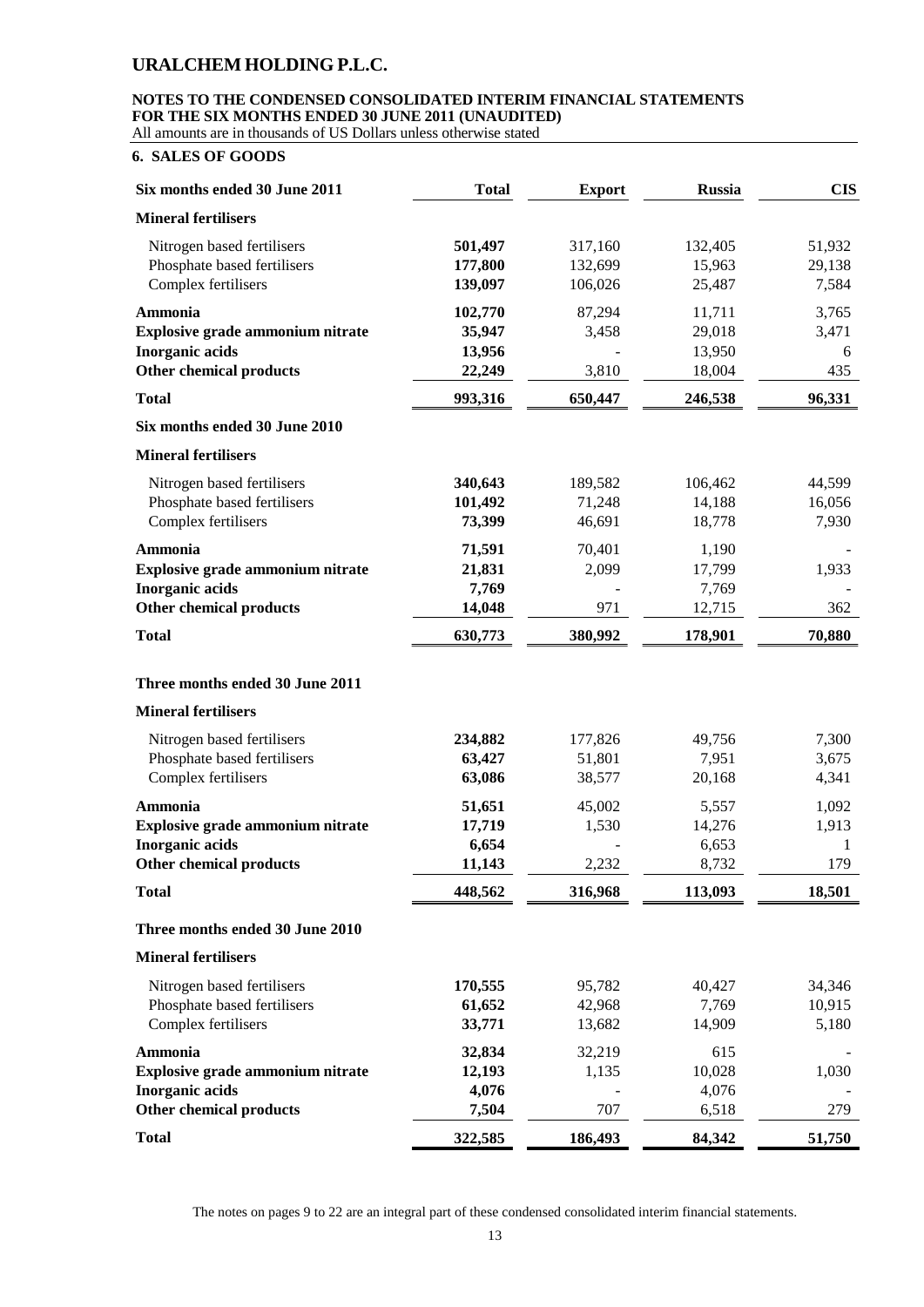## **NOTES TO THE CONDENSED CONSOLIDATED INTERIM FINANCIAL STATEMENTS FOR THE SIX MONTHS ENDED 30 JUNE 2011 (UNAUDITED)**

All amounts are in thousands of US Dollars unless otherwise stated

## **7. COST OF SALES**

|                                             | Six months ended 30 June |          | Three months ended 30 June |             |  |
|---------------------------------------------|--------------------------|----------|----------------------------|-------------|--|
|                                             | 2011                     | 2010     | 2011                       | <b>2010</b> |  |
| Raw materials, including:                   |                          |          |                            |             |  |
| Natural gas                                 | 150,443                  | 125,218  | 74,742                     | 60,196      |  |
| Apatite                                     | 74,096                   | 61,785   | 36,319                     | 30,817      |  |
| Sulphur                                     | 13,657                   | 7,285    | 7,731                      | 3,836       |  |
| Potassium chloride                          | 13,253                   | 9,146    | 8,636                      | 4,580       |  |
| Other raw materials                         | 23,113                   | 24,133   | 12,376                     | 15,030      |  |
| Energy and utilities                        | 72,097                   | 52,541   | 34,031                     | 26,190      |  |
| Wages and salaries                          | 37,881                   | 33,872   | 19,028                     | 17,218      |  |
| Depreciation                                | 37,766                   | 42,653   | 17,914                     | 21,191      |  |
| Social taxes                                | 12,371                   | 8,404    | 6,241                      | 4,293       |  |
| Repairs and maintenance                     | 2,498                    | 1,143    | 1,448                      | 662         |  |
| Decrease/(increase) in inventory balance of |                          |          |                            |             |  |
| work in progress and finished goods         | 11,500                   | (13,211) | (14, 479)                  | (1,314)     |  |
| Other                                       | 10,077                   | 7,892    | 4,920                      | 4,188       |  |
| <b>Total</b>                                | 458,752                  | 360,861  | 208,907                    | 186,887     |  |

## **8. SELLING AND DISTRIBUTION EXPENSES**

|                               | Six months ended 30 June |         |         | Three months ended 30 June |  |
|-------------------------------|--------------------------|---------|---------|----------------------------|--|
|                               | 2011                     | 2010    | 2011    | <b>2010</b>                |  |
| Transportation, including:    |                          |         |         |                            |  |
| Railway tariff                | 105,033                  | 69,727  | 44,932  | 32,081                     |  |
| Freight and transshipment     | 64,121                   | 42,973  | 36,328  | 22,953                     |  |
| Rail cars rent expenses       | 18,563                   | 9.842   | 8.407   | 4,846                      |  |
| Other transportation expenses | 8,233                    | 6,494   | 4,333   | 2,218                      |  |
| Wages and salaries            | 9,275                    | 6,227   | 5,256   | 3,009                      |  |
| Depreciation                  | 5,701                    | 5,785   | 2,585   | 2,822                      |  |
| Advertising and marketing     | 3,902                    | 4,687   | 2,049   | 2,416                      |  |
| Social taxes                  | 1,947                    | 1,111   | 702     | 469                        |  |
| Customs clearance charges     | 1,386                    | 1,323   | 700     | 580                        |  |
| Other                         | 10,660                   | 9,949   | 4,630   | 5,522                      |  |
| <b>Total</b>                  | 228,821                  | 158,118 | 109,922 | 76,916                     |  |

## **9. GENERAL AND ADMINISTRATIVE EXPENSES**

|                                      |        | Six months ended 30 June |        | Three months ended 30 June |  |  |
|--------------------------------------|--------|--------------------------|--------|----------------------------|--|--|
|                                      | 2011   | 2010                     | 2011   | 2010                       |  |  |
| Wages and salaries                   | 29,625 | 24,597                   | 13,918 | 11,948                     |  |  |
| Social taxes                         | 5,446  | 4,097                    | 2,250  | 1,623                      |  |  |
| Depreciation                         | 3,524  | 5,115                    | 1,722  | 2,389                      |  |  |
| Audit, legal and consulting services | 2,674  | 4,846                    | 1,459  | 1,870                      |  |  |
| Rent                                 | 1,668  | 1,797                    | 841    | 904                        |  |  |
| Security                             | 1,546  | 1,928                    | 788    | 1,041                      |  |  |
| Fines and penalties                  | 1.247  | 637                      | 255    | 445                        |  |  |
| <b>Bank</b> charges                  | 775    | 933                      | 485    | 607                        |  |  |
| Other                                | 11,900 | 14,024                   | 6,880  | 9,551                      |  |  |
| <b>Total</b>                         | 58,405 | 57,974                   | 28,598 | 30,378                     |  |  |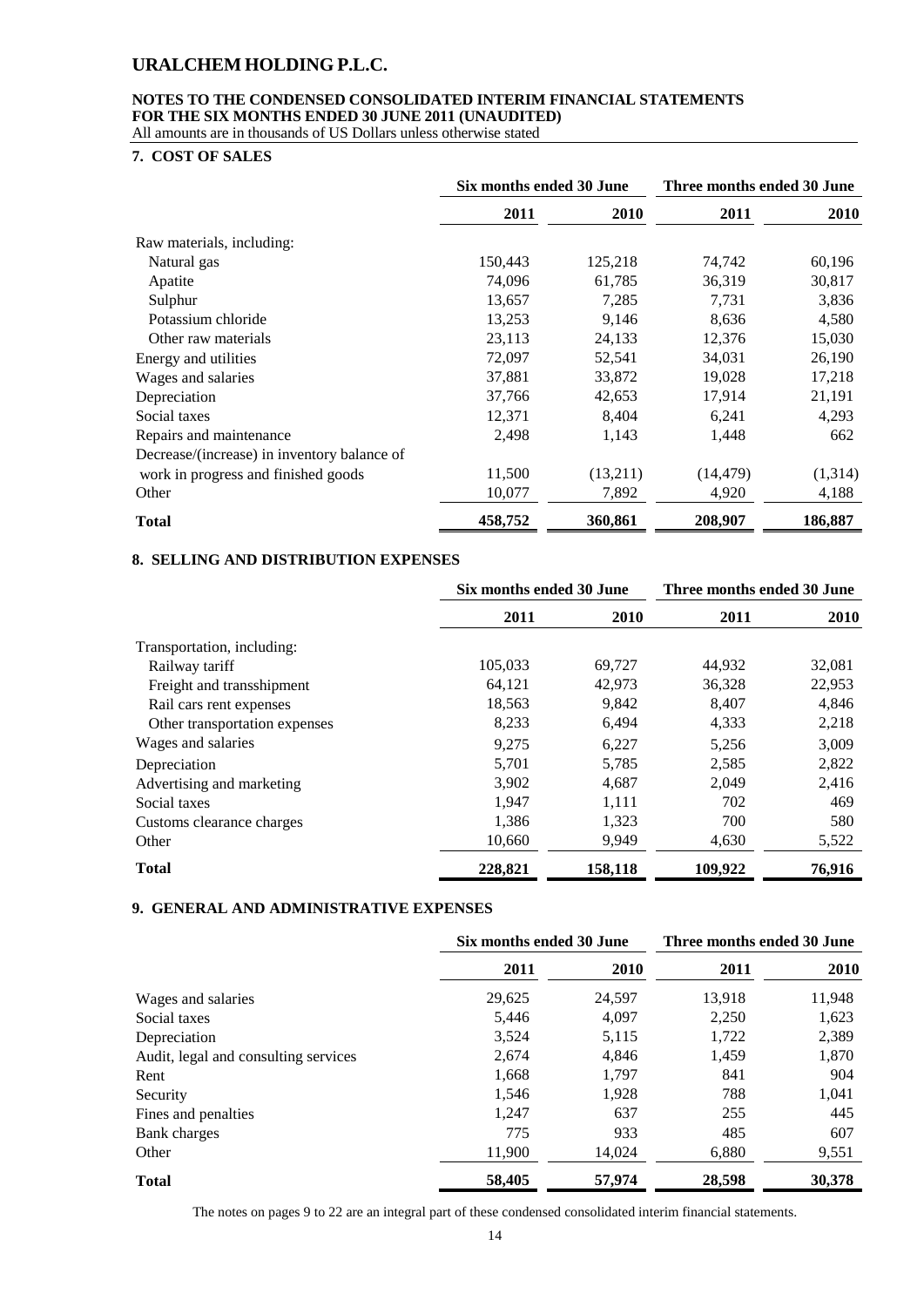#### **NOTES TO THE CONDENSED CONSOLIDATED INTERIM FINANCIAL STATEMENTS FOR THE SIX MONTHS ENDED 30 JUNE 2011 (UNAUDITED)** All amounts are in thousands of US Dollars unless otherwise stated

#### **10. PROPERTY, PLANT AND EQUIPMENT**

|                                       | <b>Buildings</b><br>and<br>structures | Machinery,<br>equipment<br>and transport | Other     | Construction<br>in-progress | <b>Total</b> |
|---------------------------------------|---------------------------------------|------------------------------------------|-----------|-----------------------------|--------------|
| Cost                                  |                                       |                                          |           |                             |              |
| <b>Balance at 1 January 2010</b>      | 296,251                               | 486,309                                  | 32,300    | 111,379                     | 926,239      |
| Additions                             | 1,310                                 | 1,901                                    | 856       | 16,285                      | 20,352       |
| Transfers                             | 1,961                                 | 18,016                                   | 296       | (20, 273)                   |              |
| Disposals<br>Effect of translation to | (31)                                  | (1,329)                                  | (456)     | (3,834)                     | (5,650)      |
| presentation currency                 | (10, 530)                             | (15, 325)                                | (27)      | (2,588)                     | (28, 470)    |
| <b>Balance at 30 June 2010</b>        | 288,961                               | 489,572                                  | 32,969    | 100,969                     | 912,471      |
| <b>Balance at 1 January 2011</b>      | 302,522                               | 523,515                                  | 31,222    | 81,719                      | 938,978      |
| Additions                             | 2,282                                 | 17,897                                   | 593       | 14,968                      | 35,740       |
| <b>Transfers</b>                      | (110)                                 | 294                                      | 835       | (1,019)                     |              |
| Disposals                             | (249)                                 | (2,153)                                  | (9, 133)  | (287)                       | (11, 822)    |
| Effect of translation to              |                                       |                                          |           |                             |              |
| presentation currency                 | 24,350                                | 44,991                                   | 4,318     | 7,054                       | 80,713       |
| <b>Balance at 30 June 2011</b>        | 328,795                               | 584,544                                  | 27,835    | 102,435                     | 1,043,609    |
| <b>Accumulated depreciation</b>       |                                       |                                          |           |                             |              |
| <b>Balance at 1 January 2010</b>      | (53,088)                              | (144, 965)                               | (5,248)   |                             | (203, 301)   |
| Charge for the period                 | (13, 835)                             | (37,762)                                 | (1,956)   |                             | (53, 553)    |
| Disposals                             | 26                                    | 572                                      | 188       |                             | 786          |
| Effect of translation to              |                                       |                                          |           |                             |              |
| presentation currency                 | 2,100                                 | 5,386                                    | 35        |                             | 7,521        |
| <b>Balance at 30 June 2010</b>        | (64, 797)                             | (176, 769)                               | (6,981)   | -                           | (248, 547)   |
| <b>Balance at 1 January 2011</b>      | (78, 971)                             | (213,720)                                | (8,214)   |                             | (300, 905)   |
| Charge for the period                 | (13, 911)                             | (31,200)                                 | (1,880)   |                             | (46,991)     |
| Disposals                             | 28                                    | 1,347                                    | 564       |                             | 1,939        |
| Effect of translation to              |                                       |                                          |           |                             |              |
| presentation currency                 | (7,032)                               | (19,007)                                 | (1,032)   |                             | (27,071)     |
| <b>Balance at 30 June 2011</b>        | (99, 886)                             | (262, 580)                               | (10, 562) |                             | (373, 028)   |
| <b>Carrying value</b>                 |                                       |                                          |           |                             |              |
| At 1 January 2011                     | 223,551                               | 309,795                                  | 23,008    | 81,719                      | 638,073      |
| At 30 June 2011                       | 228,909                               | 321,964                                  | 17,273    | 102,435                     | 670,581      |

As at 30 June 2011, property, plant and equipment included advances paid for acquisition of the property, plant and equipment in the amount of USD 61,171 thousand (31 December 2010: USD 45,914 thousand).

The Group leases certain items of machinery, equipment and transport under a number of finance lease agreements with third parties. As at 30 June 2011, the net book value of leased machinery, equipment and transport was USD 45,200 thousand (31 December 2010: USD 45,065 thousand).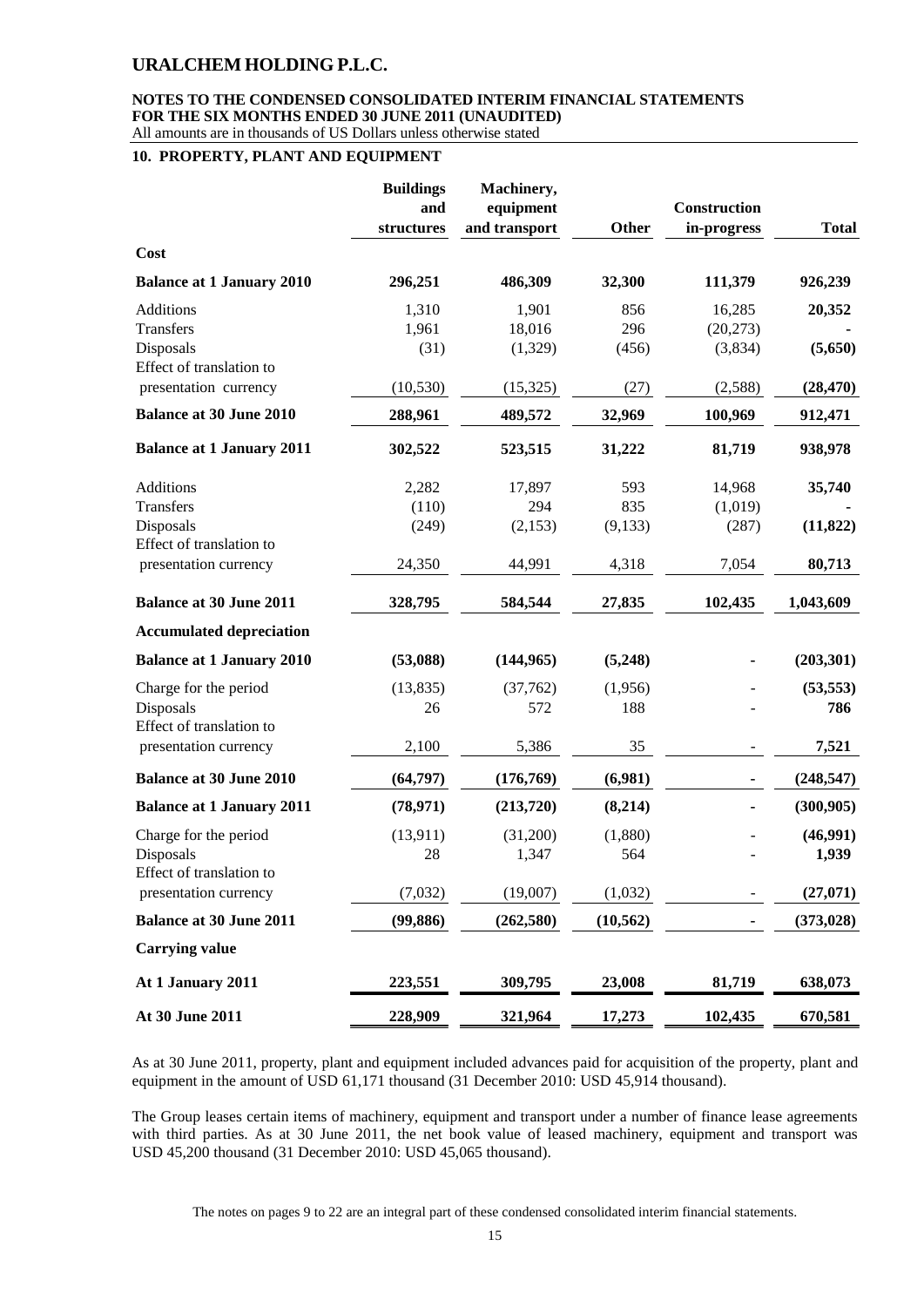## **NOTES TO THE CONDENSED CONSOLIDATED INTERIM FINANCIAL STATEMENTS FOR THE SIX MONTHS ENDED 30 JUNE 2011 (UNAUDITED)**

All amounts are in thousands of US Dollars unless otherwise stated

## **Assets pledged as collateral**

The carrying values of property, plant and equipment pledged to secure loans and borrowings granted to the Group were as follows (refer to note 12):

|                                    | <b>30 June 2011</b> | 31 December 2010 |
|------------------------------------|---------------------|------------------|
| Machinery, equipment and transport | 148,793             | 136,300          |
| Buildings and structures           | 20,983              | 21,433           |
| Other                              | 1.339               | 1,276            |
| <b>Total</b>                       | 171,115             | 159,009          |

## **11. INVENTORIES**

|                                                                | <b>30 June 2011</b> | 31 December 2010 |
|----------------------------------------------------------------|---------------------|------------------|
| Inventories expected to be recovered after twelve months       |                     |                  |
| Catalytic agents                                               | 34,710              | 29,983           |
| Other inventories                                              | 1,246               | 2,721            |
|                                                                | 35,956              | 32,704           |
| Inventories expected to be recovered in the next twelve months |                     |                  |
| Raw materials, net of allowance for obsolescence               | 65,219              | 51,556           |
| Finished goods                                                 | 44,236              | 54,287           |
| Work in progress                                               | 9,238               | 6,785            |
| Goods for resale                                               | 1,432               | 310              |
|                                                                | 120,125             | 112,938          |
| <b>Total</b>                                                   | 156,081             | 145,642          |

During the six months ended 30 June 2011, the Group recognised a write down of USD 1,356 thousand to reduce the carrying amount of inventories to net realisable value (six months ended 30 June 2010: USD 2,615 thousand). At 30 June 2011, inventories in the amount of USD 1,791 thousand were stated at net realisable value (31 December 2010: USD 5,526 thousand).

At 30 June 2011, raw materials were presented net of allowance for obsolescence of USD 5,116 thousand (31 December 2010: USD 4,902 thousand). During the six months ended 30 June 2011, the Group recognised USD 806 thousand (six months ended 30 June 2010: USD 49 thousand) and released USD 592 thousand (six months ended 30 June 2010: USD 972 thousand) allowance for obsolescence of raw materials.

Certain inventories were pledged to secure bank loans and borrowings granted to the Group, as follows:

|                                                          | <b>30 June 2011</b> | 31 December 2010 |
|----------------------------------------------------------|---------------------|------------------|
| Carrying value of pledged inventories (refer to note 12) | 19.405              | 38.981           |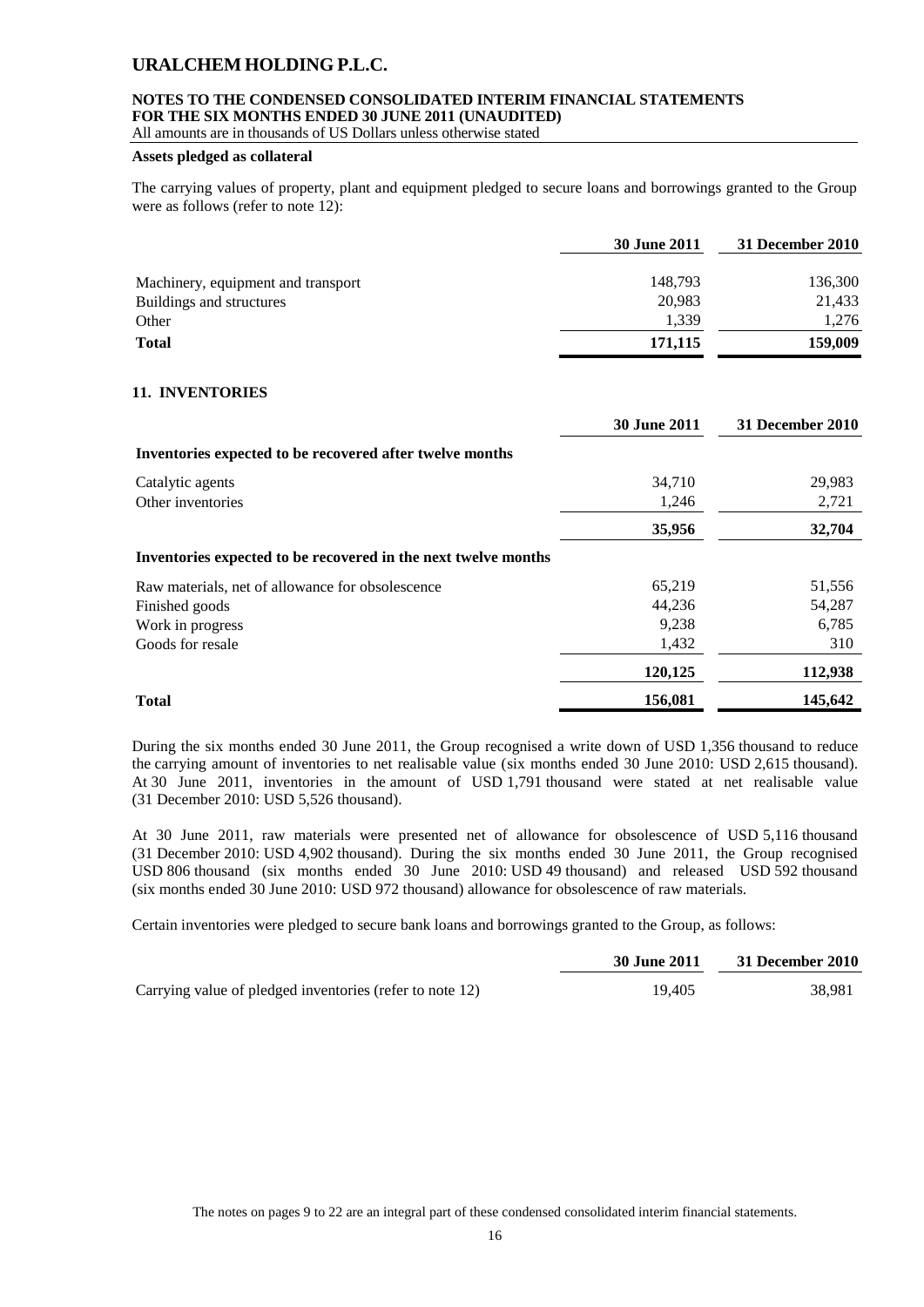## **NOTES TO THE CONDENSED CONSOLIDATED INTERIM FINANCIAL STATEMENTS FOR THE SIX MONTHS ENDED 30 JUNE 2011 (UNAUDITED)**

All amounts are in thousands of US Dollars unless otherwise stated

## **12. LOANS AND BORROWINGS**

|                                               | <b>30 June 2011</b> | 31 December 2010 |
|-----------------------------------------------|---------------------|------------------|
| Loans denominated in USD                      | 1,091,544           | 1,163,365        |
| Loans denominated in RUR                      | 181,000             | 190,941          |
| <b>Total</b>                                  | 1,272,544           | 1,354,306        |
| Less: current portion repayable within twelve |                     |                  |
| months and shown under current liabilities    | (528, 918)          | (473,263)        |
| Long-term portion of loans and borrowings     | 743,626             | 881,043          |

#### **Loans denominated in USD**

In January 2011, the Group reached an agreement with Raiffeisen Bank to partly extend the repayment of a shortterm loan denominated in USD in the amount of USD 57,000 thousand from 2011 to February – May 2012. The agreement requires early partial repayment of the amount extended in the event of an IPO or bond offering made by the Group. The average interest rate on the loan remained unchanged.

In February 2011, the Group reached an agreement with UniCredit Bank to extend the repayment of short-term loans in the amount of USD 190,000 thousand from February 2011 to February - May 2012. The annual interest rate on these facilities decreased from Libor  $1m + 5.9% - 6.15%$  to Libor  $1m + 5.8%$  per annum.

In October 2010, the Group obtained a credit facility from Promsvyazbank in the amount of USD 65,000 thousand. In June 2011, the Group drew down USD 20,600 thousand under this facility and USD 44,400 thousand was not drawn as at 30 June 2011. The facility matures in April 2012. The annual interest rate on this facility is settled at 8.5% per annum.

The loans denominated in USD had a weighted average annual interest rate of 7.2% during the six months ended 30 June 2011 (during the year ended 31 December 2010: 8.1%) and included the following borrowings:

- USD 101,912 thousand (31 December 2010: USD 84,797 thousand) at fixed rate varying from 6.2% to 8.5% (31 December 2010: from 7.0% to 9.0%) per annum; and
- USD 989,632 thousand (31 December 2010: USD 1,002,118 thousand) at floating rates linked to Libor varying from 6.0% to 7.7% (31 December 2010: linked to Libor 1m and Libor 3m, varying from 6.2% to 7.7%) per annum.

The loans denominated in USD are due in the years 2011 to 2013. As at 30 June 2011, USD-denominated loans in the amount of USD 1,067,677 thousand (31 December 2010: USD 1,144,504 thousand) were secured by 100.0% of OJSC Uralchem's shares (31 December 2010: 100.0%), 74.8% of VMF's shares (31 December 2010: 74.8%), 87.4%of KCCW MFP's shares (31 December 2010: 87.4 %) and 44.3% of OJSC Perm Mineral Fertilisers' ("PMF") shares (31 December 2010: 44.3%) held by the Group and certain fixed assets and inventories (refer to notes 10 and 11).

#### **Loans denominated in RUR**

In June 2011, the Group obtained a credit facility from Sberbank in the amount of USD 35,622 thousand, of which USD 26,361 thousand has not been drawn yet. The facility matures in June 2012. The annual interest rate on this facility is settled at MosPrime rate + 3.9% per annum.

Loans denominated in RUR consist of a loan of USD 171,735 thousand (31 December 2010: USD 158,080 thousand) that bears interest at a fixed rate of 13.0% (31 December 2010:13.0%) per annum and is repayable in quarterly instalments starting from 20 June 2012 with the final instalment due on 24 June 2013 and a loan of USD 9,265 thousand (31 December 2010: nil) that bears interest at floating rate linked to MosPrime and equals 8.1% (31 December 2010: nil) per annum and is due in June 2013.

The loans are secured by 100.0% of OJSC Uralchem's shares (31 December 2010: 100.0%), 74.8% of VMF's shares (31 December 2010: 74.8%), 87.4% of KCCW MFP's shares (31 December 2010: 87.4 %) and 44.3% of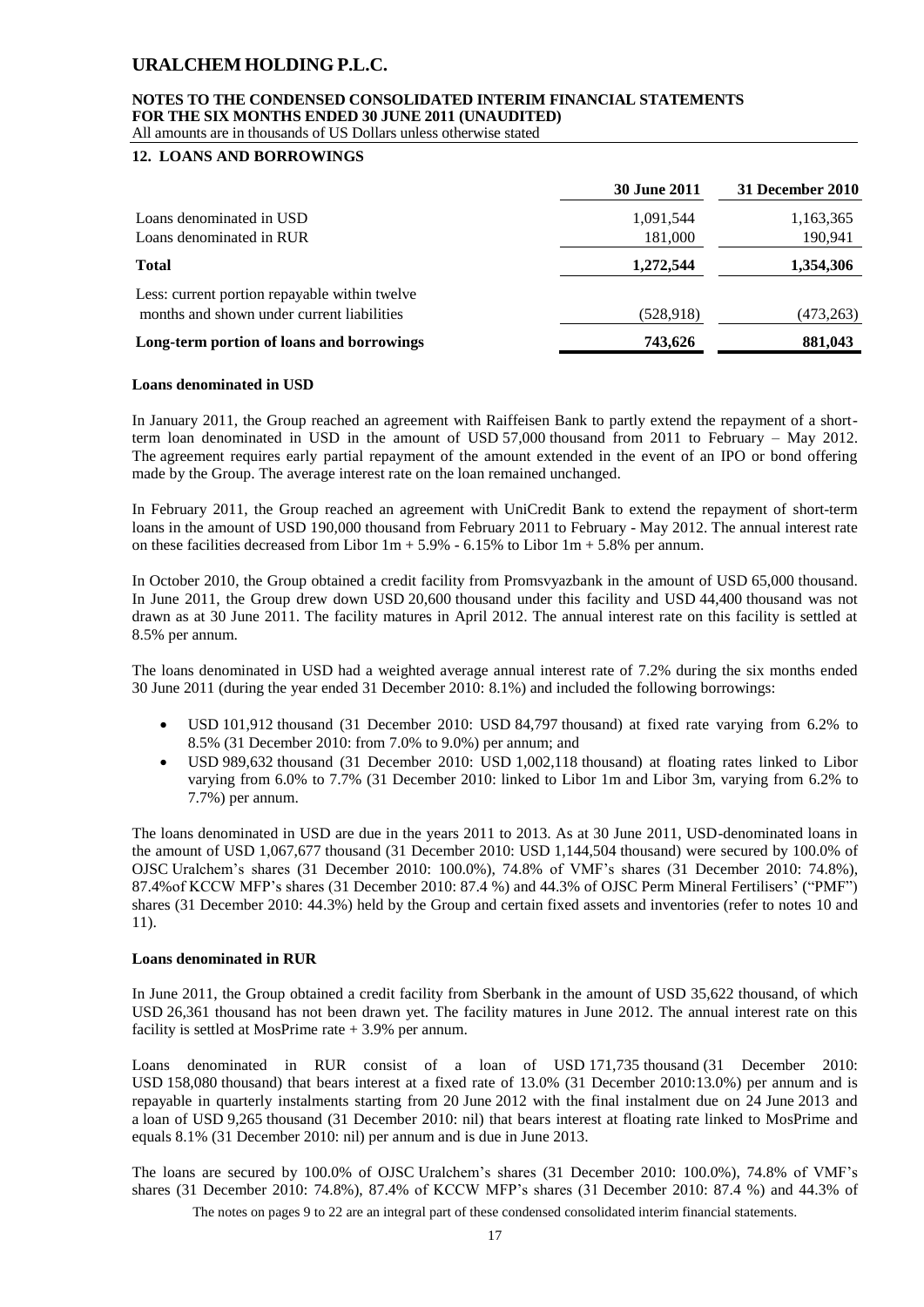## **NOTES TO THE CONDENSED CONSOLIDATED INTERIM FINANCIAL STATEMENTS FOR THE SIX MONTHS ENDED 30 JUNE 2011 (UNAUDITED)**

All amounts are in thousands of US Dollars unless otherwise stated

PMF's shares (31 December 2010: 44.3%) held by the Group and certain fixed assets and inventories (refer to notes 10 and 11).

Total loans and borrowings were repayable as follows:

|                               | <b>30 June 2011</b> | 31 December 2010 |
|-------------------------------|---------------------|------------------|
| Due within three months       | 77,138              | 268,756          |
| Due from three to six months  | 17,639              | 37,399           |
| Due from six to twelve months | 434,141             | 167,108          |
|                               | 528,918             | 473,263          |
| Due in the second year        | 507,764             | 414,988          |
| Due in the third year         | 235,862             | 466,055          |
|                               | 743,626             | 881,043          |

The Group's bank loans are subject to the restrictive covenants, including but not limited to:

- set-up limits for the total amount of borrowings of certain Group subsidiaries;
- set-up limit for the Group total amount of loans and borrowings not exceeding USD 1,400,000 thousand;
- bank approval for any transfer of pledged property;
- set-up limits for the amount of cash collections of certain Group subsidiaries that have to be transferred to the accounts at defined banks;
- set-up limit for the annualised "net debt/EBITDA" ratio not exceeding 4.5; and
- set-up limits for disposal of assets with a carrying value of more than USD 3,206 thousand for OJSC Uralchem.

All loan agreements have acceleration clauses, allowing the creditors to request early repayment of outstanding amounts in case of non-compliance with these covenants.

## **13. RELATED PARTIES TRANSACTIONS AND OUTSTANDING BALANCES**

Related parties include shareholders, entities under common ownership and control with the Group and members of key management personnel. The Group enters into transactions with related parties in the ordinary course of business for the purchase and sale of goods and services and in relation to the provision of financing arrangements to and from its parent entity or entities under common ownership and control.

The Group had the following outstanding balances with related parties:

|                                                            | <b>30 June 2011</b> | 31 December 2010 |
|------------------------------------------------------------|---------------------|------------------|
| Parent company of the Group                                |                     |                  |
| Loans and borrowings                                       | (15,358)            | (18, 754)        |
| Other payables                                             | (30,633)            | (51, 323)        |
| Entities under common ownership and control with the Group |                     |                  |
| Trade and other receivables                                | 4.486               | 5,070            |
| Promissory notes of related parties, at amortised cost     | 378                 | 349              |
| Trade and other payables                                   | (1,890)             | (1,621)          |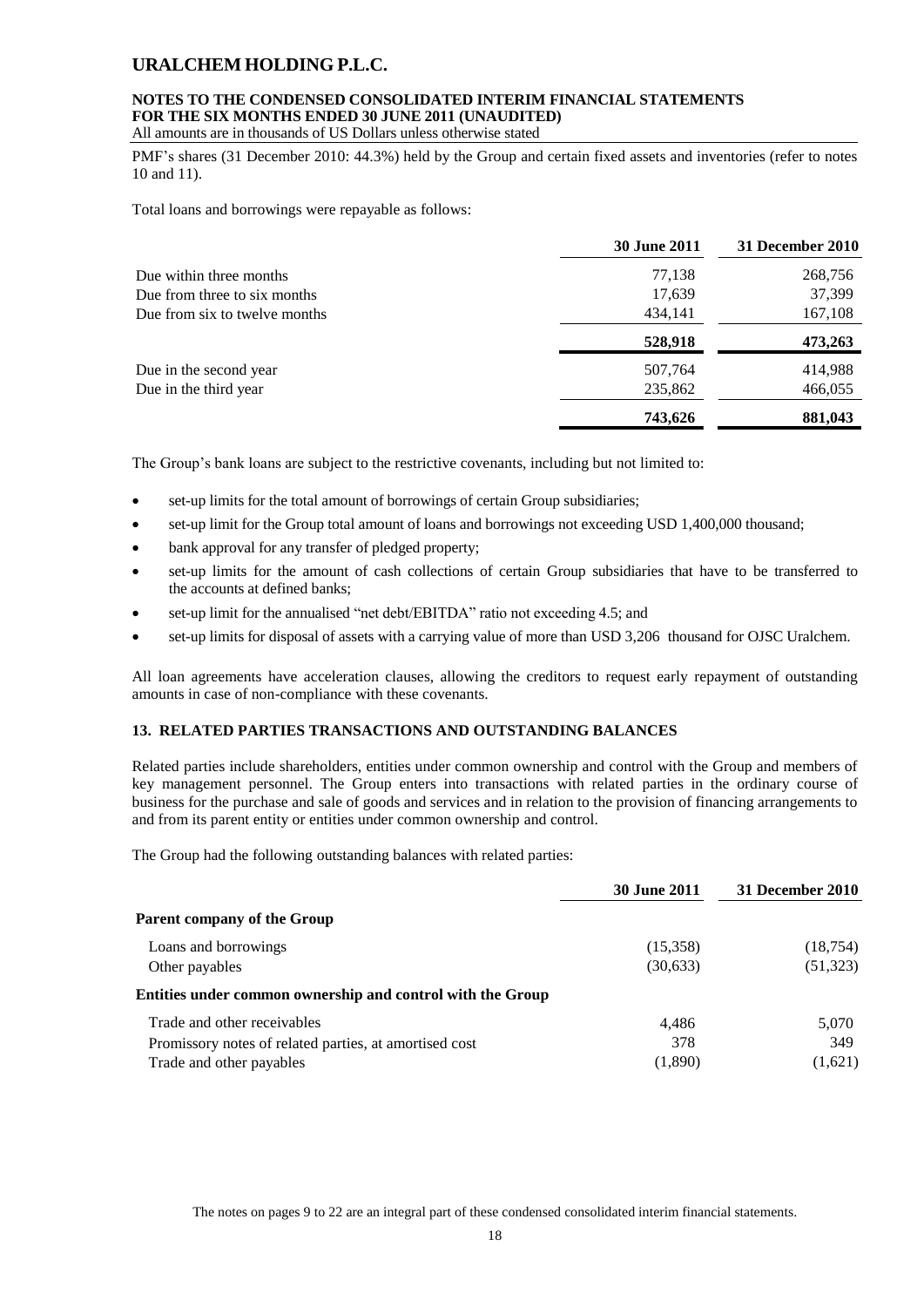## **NOTES TO THE CONDENSED CONSOLIDATED INTERIM FINANCIAL STATEMENTS FOR THE SIX MONTHS ENDED 30 JUNE 2011 (UNAUDITED)**

All amounts are in thousands of US Dollars unless otherwise stated

The Group entered into the following transactions with related parties:

|                                                            | Six months ended<br><b>30 June 2011</b> | Six months ended<br><b>30 June 2010</b> |
|------------------------------------------------------------|-----------------------------------------|-----------------------------------------|
| Parent company of the Group                                |                                         |                                         |
| Proceeds from repayment of loans issued                    |                                         | 35,124                                  |
| Interest income                                            | 924                                     | 74                                      |
| Interest expense                                           | (1,424)                                 | (52)                                    |
| Entities under common ownership and control with the Group |                                         |                                         |
| Sales of goods and services                                | 27,325                                  | 20,140                                  |
| Purchases of goods and services                            | (5,765)                                 | (4,314)                                 |
| Interest income                                            | 40                                      | 78                                      |
| Other income                                               | 137                                     | 329                                     |

#### **Transactions with related parties**

#### *Sales and purchases of goods*

Sales of goods to related parties were made on market terms. Sales of services, which mainly consisted of sales of electricity and heat energy, were made at prices established by the Federal Utility Committee, a government regulator responsible for establishing and monitoring the prices on the utility market in the Russian Federation.

Purchases from related parties which primarily included purchases of inventories for production of nitrogen fertilisers were made at market prices plus an insignificant premium of 1.0% to 2.0% as reimbursement for operating expenses of those entities.

#### *Loans received from parent company*

As at 30 June 2011, the USD-denominated loan received from parent company in the amount of USD 15,358 thousand (31 December 2010: USD 18,754 thousand) bears interest at a fixed rate of 6.2% (31 December 2010: 7.0%) per annum.

#### *Dividends received from related parties*

During the year ended 31 December 2010, the Group received dividends from PMF in the amount of USD 16,423 thousand, of which the Group was obliged to transfer USD 15,638 thousand to its parent company in accordance with the original purchase agreement. This amount has been recorded in other payables in the consolidated statement of financial position as at 31 December 2010 and shown as a distribution to shareholders in the consolidated statement of changes in equity for the year then ended. During the six months ended 30 June 2011, the Group repaid this liability to its parent company in the amount of USD 15,778 thousand.

#### **Compensation of key management personnel**

The compensation of key management personnel of the Group for the six months ended 30 June 2011 comprised salaries and cash bonuses in the amount of USD 8,847 thousand (six months ended 30 June 2010: USD 3,469 thousand), including social taxes in the amount of USD 200 thousand (six months ended 30 June 2010: USD 489 thousand).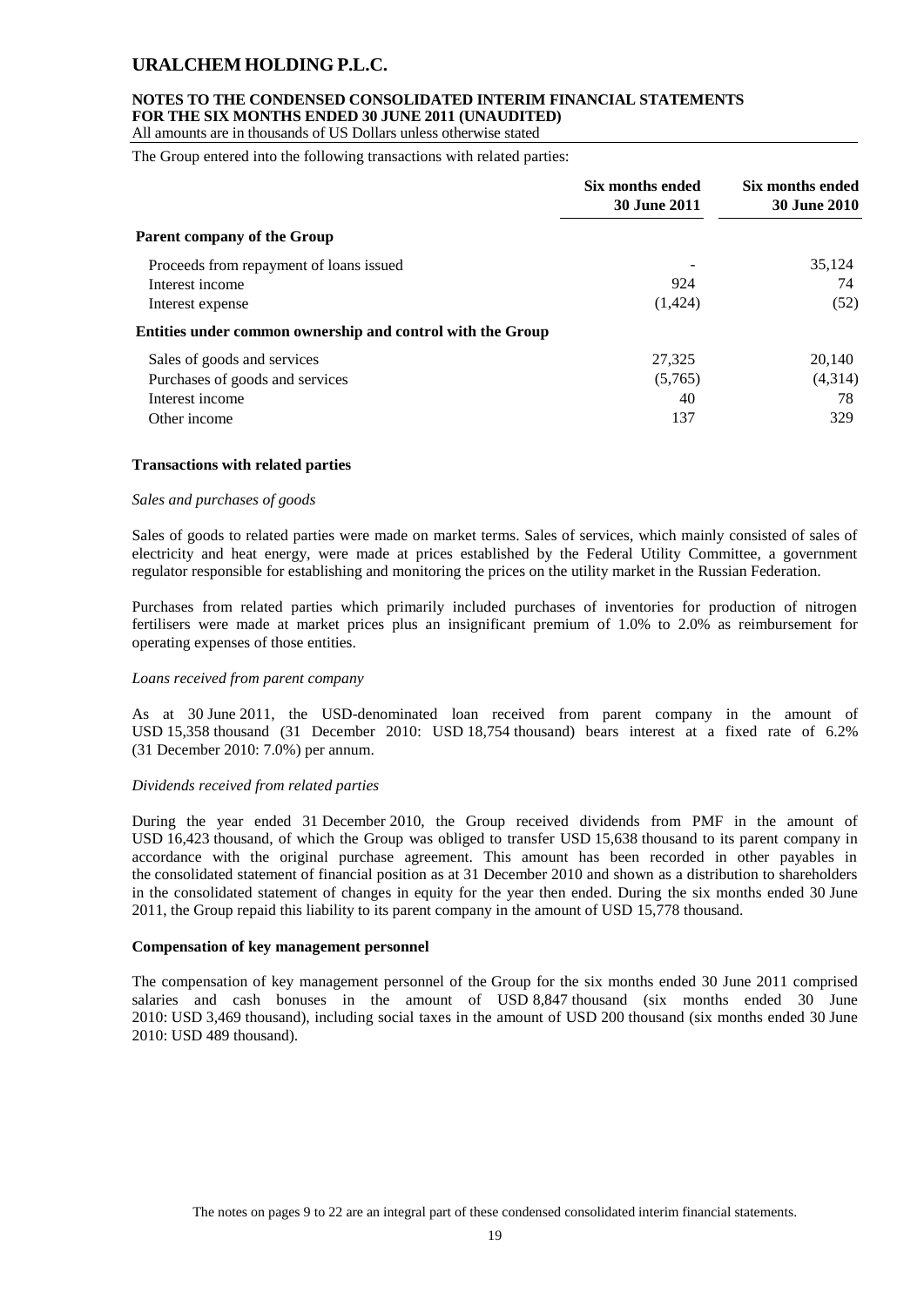#### **NOTES TO THE CONDENSED CONSOLIDATED INTERIM FINANCIAL STATEMENTS FOR THE SIX MONTHS ENDED 30 JUNE 2011 (UNAUDITED)** All amounts are in thousands of US Dollars unless otherwise stated

#### **14. COMMITMENTS AND CONTINGENCIES**

#### **Purchase of natural gas**

In December 2007, the Group entered into binding purchase agreements with Gazprom and Novatek, to purchase defined volumes of natural gas.

Future minimum costs under non-cancellable purchase agreements were as follows:

|                            | 30 June 2011 | 31 December 2010 |
|----------------------------|--------------|------------------|
| Due in one year            | 301.526      | 271,899          |
| Due from two to five years | 134,860      | 248,471          |
| <b>Total</b>               | 436.386      | 520,370          |

#### **Purchase of apatite concentrate**

In October 2010, the Group entered into purchase agreement with Apatit, to purchase defined volumes of apatite concentrate.

Future minimum costs under non-cancellable purchase agreement were as follows:

|                            | 30 June 2011 | 31 December 2010 |
|----------------------------|--------------|------------------|
| Due in one year            | 111.449      | 103,577          |
| Due from two to five years | 56.218       | 103,577          |
| <b>Total</b>               | 167,667      | 207,154          |

#### **Purchase of potassium chloride**

In November 2010, the Group entered into purchase agreements with Uralkali, to purchase defined volumes of potassium chloride.

Future minimum costs under non-cancellable purchase agreements were as follows:

|                            | 30 June 2011        | 31 December 2010 |
|----------------------------|---------------------|------------------|
| Due in one year            | 21,402              | 17,585           |
| Due from two to five years | 38,402              | 46,550           |
| <b>Total</b>               | 59,804              | 64,135           |
| <b>Capital commitments</b> |                     |                  |
|                            | <b>30 June 2011</b> | 31 December 2010 |

| Acquisition of property, plant and equipment | 12.927 | 4.684 |
|----------------------------------------------|--------|-------|
| Finance lease                                | 18.073 |       |
| <b>Total</b>                                 | 31,000 | 4.684 |
|                                              |        |       |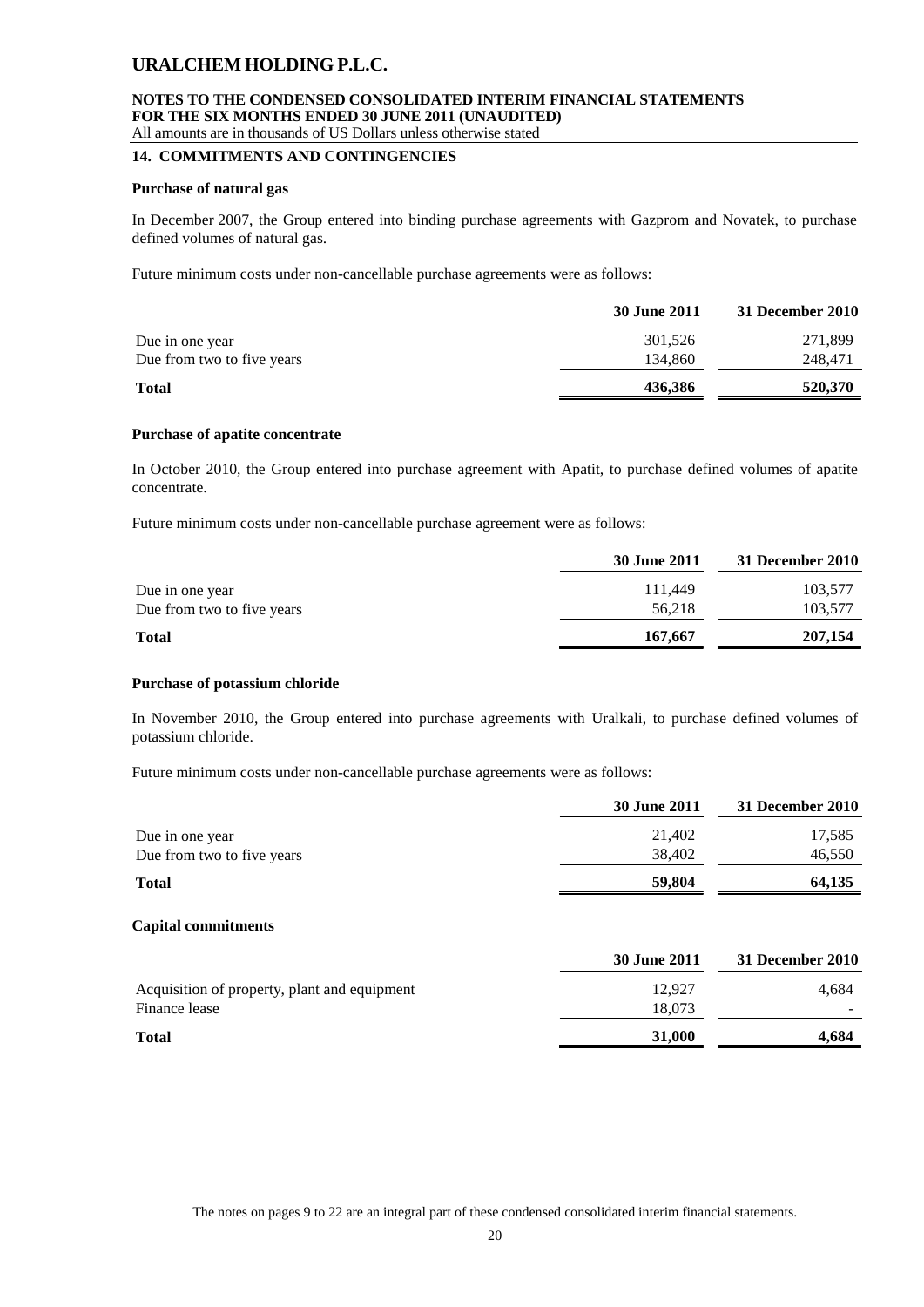## **NOTES TO THE CONDENSED CONSOLIDATED INTERIM FINANCIAL STATEMENTS FOR THE SIX MONTHS ENDED 30 JUNE 2011 (UNAUDITED)**

All amounts are in thousands of US Dollars unless otherwise stated

#### **Operating leases: Group as a lessee**

The Group leases certain machinery, equipment and office premises. The respective lease agreements have an average life of one to five years with no renewal option at the end of the lease term.

Future minimum rental expenses under non-cancellable operating leases were as follows:

|                            | 30 June 2011 | 31 December 2010 |
|----------------------------|--------------|------------------|
| Due in one year            | 29,432       | 29,280           |
| Due from two to five years | 38,885       | 46,082           |
| <b>Total</b>               | 68,317       | 75,362           |

#### **Litigation**

The Group has a number of claims and litigation relating to sales and purchases. Management believes that none of these claims, individually or in aggregate, will have a material adverse impact on the Group.

#### **Taxation contingencies in the Russian Federation**

The Russian Federation currently has a number of laws related to various taxes imposed by both federal and regional governmental authorities. Applicable taxes include VAT, corporate income tax, social taxes, together with others. Laws related to these taxes have not been in force for significant periods, in contrast to more developed market economies; therefore, the government's implementation of these regulations is often inconsistent or nonexistent. Accordingly, few precedents with regard to tax rulings have been established. Tax declarations, together with other legal compliance areas (for example, customs and currency control matters), are subject to review and investigation by a number of authorities, which are enabled by law to impose severe fines, penalties and interest charges. These facts create tax risks in Russia that are more significant than typically found in countries with more developed tax systems. Generally, tax declarations remain open and subject to inspection for a period of three years following the tax year.

While management believes that it has adequately provided for tax liabilities based on its interpretation of current and previous legislation, the risk remains that tax authorities in the Russian Federation could take different positions with regard to interpretive issues. This uncertainty may expose the Group to additional taxation, fines and penalties that could be significant.

#### **Environmental matters**

The Group is subject to extensive federal, state and local environmental controls and regulations in the regions of the Russian Federation in which it operates. The Group's operations involve the discharge of materials, contaminants and waste water into the environment that could potentially impact on flora and fauna, and give rise to other environmental concerns.

The Group's management believes that its production facilities are in compliance with all current existing environmental legislation in the regions in which it operates. However, environmental laws and regulations continue to evolve.

The Group is unable to predict the timing or extent to which those laws and regulations may change. Such change, if it occurs, may require that the Group modernise technology and upgrade production equipment to meet more stringent standards.

Management of the Group regularly reassesses environmental obligations related to its operations. Estimates are based on management's understanding of current legal requirements and the terms of licence agreements. Should the requirements of applicable environmental legislation change or be clarified and amended, the Group may incur additional environmental obligations.